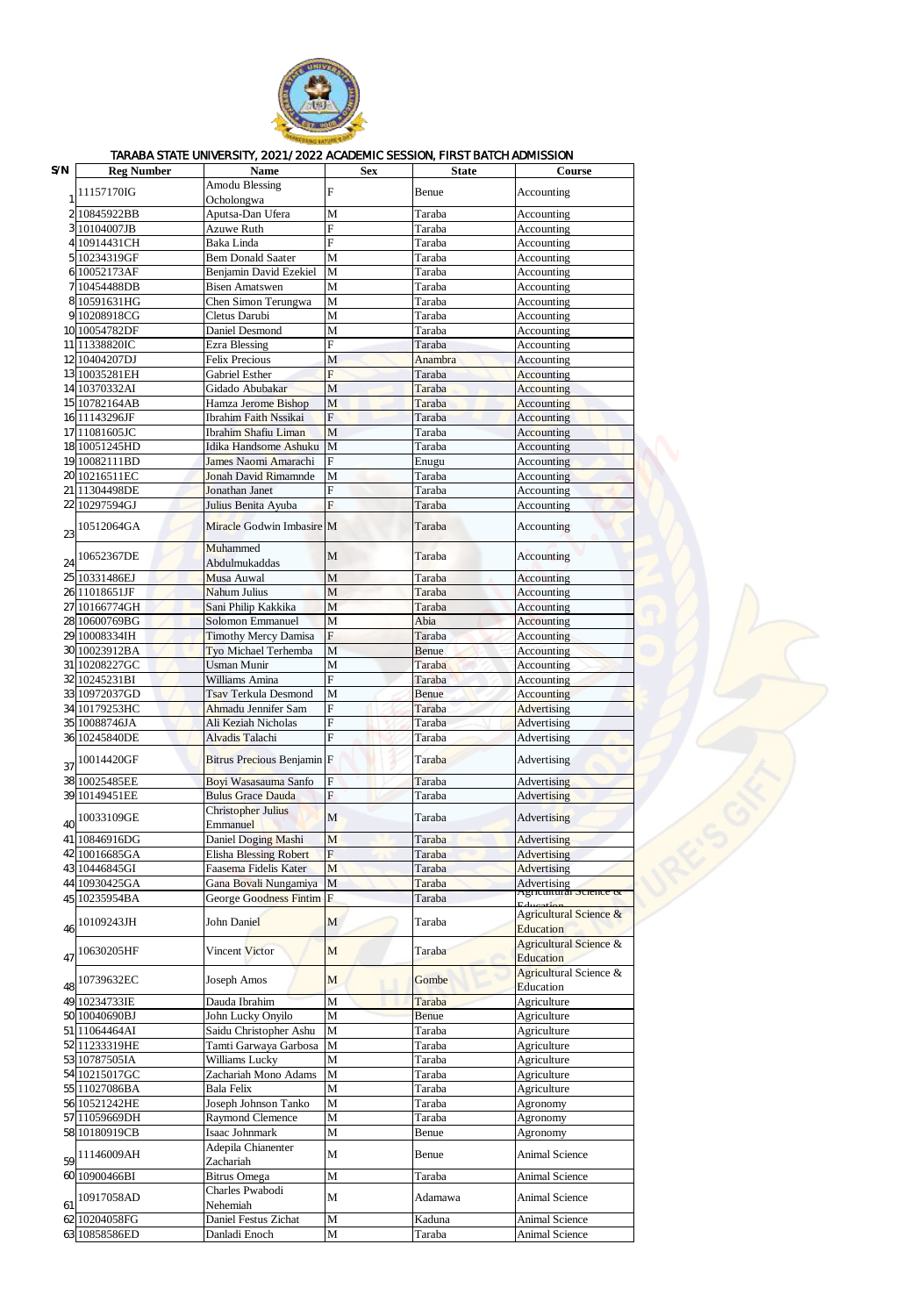|     |                | Dav Ferdinand                    |                         |         | <b>Animal Science</b>          |
|-----|----------------|----------------------------------|-------------------------|---------|--------------------------------|
| 64  | 10738063JD     | Terzungwe                        | M                       | Benue   |                                |
|     | 65 10225158JH  | Igbana Robert Senen              | M                       | Benue   | <b>Animal Science</b>          |
|     |                |                                  |                         |         |                                |
|     | 66 11304470CB  | Ivo Azer James                   | M                       | Benue   | <b>Animal Science</b>          |
|     | 67 10619946AG  | Keston Pwafukadi                 | M                       | Adamawa | <b>Animal Science</b>          |
|     | 68 10806523GC  |                                  | $\overline{\mathrm{F}}$ |         | <b>Animal Science</b>          |
|     |                | Orsende Sedoo Mary               |                         | Benue   |                                |
|     | 69 11268985GH  | Philemon Paulina                 | F                       | Taraba  | <b>Animal Science</b>          |
| 70  | 10415357FE     | Shadrack Omega Manga             | F                       | Yobe    | <b>Animal Science</b>          |
| 71  | 10043463EC     | Yuhwam Ordoo                     | $\mathbf{M}$            | Benue   | <b>Animal Science</b>          |
|     | 10045729DE     | Goodluck<br>Abubakar Sulaiman    | M                       | Taraba  | <b>Animal Science</b>          |
| 72  |                | Umar<br>Aondover Zateghtegh      |                         |         |                                |
| 73  | 10159237HH     | Benjamin                         | $\mathbf{M}$            | Benue   | <b>Animal Science</b>          |
|     | 74 10161468HH  | Apeon Ushahemba Silas            | M                       | Benue   | <b>Animal Science</b>          |
|     | 75 11093052IJ  | Abdulmumini Isa                  | M                       | Taraba  | <b>Botany</b>                  |
|     | 76 10346194GA  | Abekpa Favour Honesty            | M                       | Taraba  | <b>Botany</b>                  |
|     |                |                                  |                         |         |                                |
|     | 77 10334691DH  | <b>Abel Laanre Peter</b>         | F                       | Taraba  | <b>Botany</b>                  |
|     | 78 10142096JA  | Adasho Isaiah Ezekiel            | M                       | Taraba  | <b>Botany</b>                  |
|     | 79 10398816BD  | Daniel Godwin Kuni               | M                       | Taraba  | <b>Botany</b>                  |
|     |                | Danjuma Farida                   |                         |         |                                |
| 80  | 11230852AG     |                                  | F                       | Taraba  | <b>Botany</b>                  |
|     |                | Muhammad                         |                         |         |                                |
|     | 81 1052668II   | Dauda Blessing                   | $\overline{F}$          | Bauchi  | <b>Botany</b>                  |
| 82  | 10145634EJ     | Dwaben Deborah Ayuba F           |                         | Taraba  | <b>Botany</b>                  |
|     | 83 11150640IC  | Gambo Azai                       | F                       | Taraba  | <b>Botany</b>                  |
|     | 84 10427702HD  | Gapsi Loveth                     | F                       | Taraba  | <b>Botany</b>                  |
|     | 85 10689707EJ  |                                  | F                       |         |                                |
|     |                | <b>Gibson Hope Titus</b>         |                         | Taraba  | <b>Botany</b>                  |
|     | 86 10434708AH  | Habakkuh Obediance               | M                       | Taraba  | <b>Botany</b>                  |
|     | 10141291IA     | Johnson Godwill                  | M                       | Taraba  | <b>Botany</b>                  |
| 87  | 88 10282129AB  | Nemndang<br>Mu'azu Zubaina Usman | $\overline{F}$          | Taraba  | <b>Botany</b>                  |
|     |                |                                  |                         |         |                                |
|     | 89 10241806BB  | Mukhtar Maryam Ajuji             | $\overline{F}$          | Taraba  | <b>Botany</b>                  |
|     | 90 10630379DI  | Salihu Hosea Dan'iya             | M                       | Taraba  | <b>Botany</b>                  |
|     |                |                                  |                         |         |                                |
| 91  | 10837069IJ     | Shuaibu Sadiq Abubakar M         |                         | Taraba  | <b>Botany</b>                  |
|     | 92 10135597JA  | Simon Isaac                      |                         | Taraba  |                                |
|     |                |                                  | M                       |         | <b>Botany</b>                  |
|     | 93 10007152EE  | Solomon Andy                     | M                       | Taraba  | <b>Botany</b>                  |
|     | 94 10365391IH  | Sule Freda                       | $\overline{F}$          | Taraba  | <b>Botany</b>                  |
|     | 95 10198963BF  | Tanimu Rimamsanati               | M                       | Taraba  | <b>Botany</b>                  |
|     | 96 10518925EB  | Tsenfha Hellen                   | F                       | Taraba  |                                |
|     |                |                                  |                         |         | <b>Botany</b>                  |
|     | 97 10184085CJ  | <b>Umaru Ability Samuel</b>      | $\overline{F}$          | Taraba  | <b>Botany</b>                  |
|     | 98 10466045IG  | Yero Hauwa Baba                  | F                       | Taraba  | <b>Botany</b>                  |
|     | 99 11088389BD  | Yung Shammah Isaac               | M                       | Taraba  | <b>Botany</b>                  |
|     | 100 10302433AF | Muazu Abubakar Umar              | M                       | Taraba  | <b>Botany</b>                  |
|     |                |                                  |                         |         |                                |
|     | 101 10156242EB | George Joy                       | F                       | Taraba  | <b>Broadcasting</b>            |
|     | 102 10135864GF | Isa Sabira Abubakar              | F                       | Taraba  | <b>Broadcasting</b>            |
|     | 103 11181056BE | Isaac Wisdom John                | M                       | Taraba  | <b>Broadcasting</b>            |
|     | 104 10653563DF | <b>Ishaya Usena</b>              | Ë                       | Taraba  | <b>Broadcasting</b>            |
|     |                |                                  | F                       |         |                                |
|     | 105 10492033BD | James Stephanie Gecha            |                         | Taraba  | <b>Broadcasting</b>            |
|     | 106 10094958HI | John Rimamfxen-Addu'a            | M                       | Taraba  | <b>Broadcasting</b>            |
|     | 107 10370839DJ | Kyani Lidwa Zicky                | M                       | Taraba  | <b>Broadcasting</b>            |
|     | 108 10712403FF | <b>Mela Victor</b>               | M                       | Taraba  | <b>Broadcasting</b>            |
|     |                | Mlan Japhet                      |                         |         |                                |
| 109 | 10459396FB     | Aondohemba                       | M                       | Taraba  | <b>Broadcasting</b>            |
|     |                | Peter Emmanuella                 |                         |         |                                |
| 110 | 10063981ID     | <b>Nnabedum</b>                  | F                       | Taraba  | <b>Broadcasting</b>            |
|     |                |                                  |                         |         |                                |
|     | 111 10227373EI | Philip Dorcas Kyaweno            | F                       | Taraba  | <b>Broadcasting</b>            |
|     | 112 11327703GF | Rimamtso Rimamrande              | F                       | Taraba  | <b>Broadcasting</b>            |
|     | 113 10169032ID | Achia Joyce Seember              | $\overline{\mathrm{F}}$ | Benue   | <b>Business Administration</b> |
|     | 114 10598212CE | Adamu Abdulrahman                | M                       | Taraba  | <b>Business Administration</b> |
|     |                |                                  |                         |         |                                |
|     | 115 11092695JD | <b>Amos Beauty</b>               | F                       | Taraba  | <b>Business Administration</b> |
| 116 | 10244425BB     | Ansho Kashimana Adline F         |                         | Taraba  | <b>Business Administration</b> |
|     |                |                                  |                         |         |                                |
|     | 117 10196433DJ | <b>Avav Mtonga Samuel</b>        | $\mathbf{M}$            | Taraba  | <b>Business Administration</b> |
|     | 118 10986269EH | Ayuba Joshua Tonga               | $\mathbf M$             | Taraba  | <b>Business Administration</b> |
|     | 119 10401411IF | <b>Banda Mary</b>                | F                       | Taraba  | <b>Business Administration</b> |
|     |                |                                  |                         |         |                                |
|     | 120 10074592GG | Clement Jephatha                 | M                       | Taraba  | <b>Business Administration</b> |
|     | 121 10534445EB | Danjuma Hassan                   | M                       | Taraba  | <b>Business Administration</b> |
|     | 122 10115663ED | Danjuma Rifkatu Banji            | $\mathbf F$             | Taraba  | <b>Business Administration</b> |
|     | 123 10642323JG | Daudu Nahum                      | $\mathbf{M}$            | Taraba  | <b>Business Administration</b> |
|     | 10771725IE     | David Joshua Anamchino M         |                         | Taraba  | <b>Business Administration</b> |
| 124 |                |                                  |                         |         |                                |
|     | 125 10080273JF | Gad Peace<br>Hemen Mimidoo       | F                       | Fct     | <b>Business Administration</b> |
| 126 | 10175548DC     | Perpetual                        | F                       | Benue   | <b>Business Administration</b> |
|     | 127 10664217ID | Joseph Peace Zanya               | F                       | Taraba  | <b>Business Administration</b> |
|     |                |                                  |                         |         |                                |
|     | 128 11075607EE | Makoli Clement                   | M                       | Taraba  | <b>Business Administration</b> |
|     | 129 10460295HA | Matudi Mbwadi                    | F                       | Taraba  | <b>Business Administration</b> |
|     |                | Memga Terna                      | M                       | Taraba  | <b>Business Administration</b> |
|     |                |                                  |                         |         |                                |
|     | 130 10347808GI |                                  |                         |         |                                |
| 131 | 10002364FC     | Mtsega Aondoseer<br>Gabriel      | M                       | Taraba  | <b>Business Administration</b> |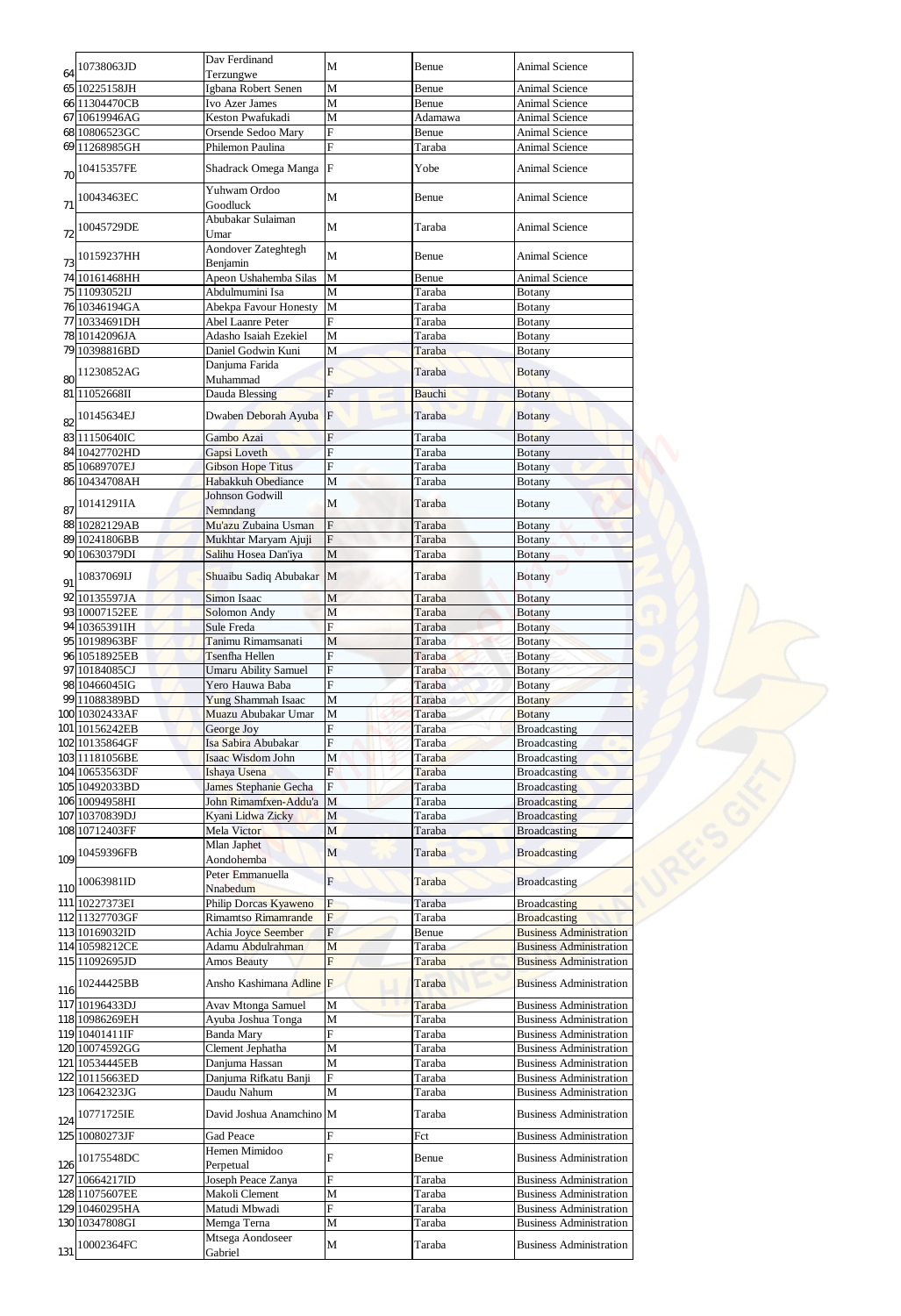|     | 132 10065949JG            | Noku Janet Ayou                   | $\boldsymbol{\mathrm{F}}$ | Taraba  | <b>Business Administration</b> |
|-----|---------------------------|-----------------------------------|---------------------------|---------|--------------------------------|
|     | 133 11255844BB            | Saidu Fatima                      | $\overline{\mathrm{F}}$   | Taraba  | <b>Business Administration</b> |
|     |                           | <b>Sylvester Emmanurl</b>         |                           |         |                                |
| 134 | 1248312AG                 | Chibueze                          | M                         | Anambra | <b>Business Administration</b> |
|     | 135 10341910BB            | Tanko Loveth Andoma               | F                         | Taraba  | <b>Business Administration</b> |
|     |                           |                                   |                           |         |                                |
|     | 136 10956896JA            | Useni Emmanuel Ukwe               | M                         | Lagos   | <b>Business Administration</b> |
|     | 10054722CB                | <b>Usman Endurance</b>            | $\boldsymbol{\mathrm{F}}$ | Taraba  | <b>Business Administration</b> |
| 137 |                           | Ewheseh                           |                           |         |                                |
|     |                           | Williams Samuel                   |                           |         |                                |
| 138 | 11327304AB                | Emenike                           | M                         | Taraba  | <b>Business Administration</b> |
|     | 139 10072554GJ            | Abubakar Sadiq Ahmed              | M                         | Kogi    | <b>Business Administration</b> |
|     |                           |                                   |                           |         |                                |
| 140 | 10380041HI                | Bello Suleiman Abubakar M         |                           | Gombe   | <b>Business Administration</b> |
|     |                           |                                   |                           |         |                                |
|     | 10234184IC                | <b>Emmanuel Riches</b>            | M                         | Taraba  | <b>Business Administration</b> |
| 141 |                           | Ubandoma                          |                           |         |                                |
|     | 142 10671805BH            | Yahaya Aliyu Sadiq                | M                         | Taraba  | <b>Business Administration</b> |
|     |                           | Ihuoma Christiana                 | $\overline{\mathrm{F}}$   | Abia    | <b>Business Education</b>      |
|     | 143 <sup>10262688CH</sup> | Chigozie                          |                           |         |                                |
|     | 144 10188329AE            | Abdu Musa Njane                   | $\mathbf{M}$              | Taraba  | Chemistry                      |
|     |                           | Abdurrasheed Usman                |                           |         |                                |
| 145 | 10527797AD                |                                   | $\mathbf M$               | Taraba  | Chemistry                      |
|     |                           | Usman                             |                           |         |                                |
|     | 146 11019100AJ            | Abubakar Abdulsalam               | M                         | Kogi    | Chemistry                      |
|     | 147 10068852CA            | Akoom Yinamga John                | M                         | Taraba  | Chemistry                      |
|     | 148 10698485AC            | Amos Barmani                      | $\overline{F}$            | Taraba  | Chemistry                      |
|     | 149 10525286GH            | Amos Nsore-Ikuswen                | M                         | Taraba  | Chemistry                      |
|     | 150 10653878GA            | <b>Buhari Aliyu</b>               | M                         | Taraba  | Chemistry                      |
|     |                           | Dosunmu Daniel                    |                           |         |                                |
| 151 | 11121540IC                | <b>Bamidele</b>                   | M                         | Kwara   | Chemistry                      |
|     |                           |                                   |                           |         |                                |
|     | 152 10079594JF            | Garba Pollock                     | M                         | Taraba  | Chemistry                      |
|     | 10414334BJ                | Gurock Tohlaru Mainingi M         |                           | Taraba  | Chemistry                      |
| 153 |                           |                                   |                           |         |                                |
|     | 154 11077656AI            | Hamisu Saleem Audu                | M                         | Taraba  | Chemistry                      |
|     | 155 10866165AE            | <b>Ibrahim Wando</b>              | $\overline{F}$            | Taraba  | Chemistry                      |
|     | 156 10642831CH            | Iliya Samuel                      | M                         | Taraba  | Chemistry                      |
|     | 157 10466415ED            | Isa Amina Barde                   | $\overline{F}$            | Taraba  | Chemistry                      |
|     |                           |                                   |                           |         |                                |
|     | 158 10338903BB            | Isa Aminu Bello                   | $\mathbf M$               | Taraba  | Chemistry                      |
|     | 11085931BF                | Ishaku Rimamsonteti               | $\mathbf{M}$              | Taraba  | Chemistry                      |
| 159 |                           | Azwenti                           |                           |         |                                |
|     | 160 10957130GH            | Job Midiel Pramnya                | ${\bf F}$                 | Taraba  | Chemistry                      |
|     | 161 10707188ID            | John Iliya                        | M                         | Taraba  | Chemistry                      |
|     | 162 10261989IH            | Jude Joel                         | $\mathbf{M}$              | Taraba  | Chemistry                      |
|     | 163 10459926BD            | Jugulde Aisha Babaji              | $\overline{\mathrm{F}}$   | Taraba  | Chemistry                      |
|     |                           | Matudi Ndesire Audu               | F                         |         |                                |
|     | 164 10183910GJ            |                                   |                           | Taraba  | Chemistry                      |
|     | 11167415AD                | Muhammed Sharifa                  | F                         | Taraba  | Chemistry                      |
| 165 |                           | Gidado                            |                           |         |                                |
|     | 166 10088839AF            | Mukhtar Hafsat                    | F                         | Taraba  | Chemistry                      |
|     |                           |                                   |                           |         |                                |
| 167 | 10031456HG                | Nkahmbe Miema Nelson M            |                           | Taraba  | Chemistry                      |
|     | 168 10704855AB            | Nuruddeen Nabiha                  | $\boldsymbol{\mathrm{F}}$ | Taraba  | Chemistry                      |
|     | 169 11006185FB            | Saidu Elizabeth Bunu              | $\overline{F}$            | Taraba  | Chemistry                      |
|     |                           |                                   |                           |         |                                |
|     | 170 10469422ED            | Salihu Farida Gidado              | F                         | Taraba  | Chemistry                      |
|     | 171 1271000DG             | <b>Sunday Divine Yuguda</b>       | M                         | Taraba  | Chemistry                      |
|     | 172 10747355FG            | Tanko Peace Akawu                 | $\overline{F}$            | Taraba  | Chemistry                      |
|     | 173 10025054HG            | Tartor Aondoakula Felix           | M                         | Taraba  | Chemistry                      |
|     | 174 11310390BC            | Umar Khamilu Sulaiman             | M                         | Taraba  | Chemistry                      |
|     | 175 10457734JA            | Waziri Adamu Samaila              | M                         | Taraba  | Chemistry                      |
|     |                           |                                   |                           |         |                                |
|     | 11164424FC                | Yakubu Famous                     | M                         | Taraba  | Chemistry                      |
| 176 |                           | <b>Babangida</b>                  |                           |         |                                |
|     | 177 10374094HB            | Yakubu Peace                      | $\boldsymbol{\mathrm{F}}$ | Taraba  | Chemistry                      |
|     |                           | Apugo Chukwuemeka                 |                           |         |                                |
| 178 | 10581005EB                | Samuel                            | M                         | Abia    | <b>Chemistry</b>               |
|     |                           | Musa Ramadan                      |                           |         |                                |
| 179 | 10279603BD                | Abdullahi                         | M                         | Taraba  | Chemistry                      |
|     |                           |                                   |                           |         |                                |
|     | 180 10462843IJ            | Usman Nusaiba Ada <mark>mu</mark> | $\overline{F}$            | Taraba  | Chemistry                      |
|     | 1235971HC                 | <b>Othaniel David</b>             | $\mathbf M$               | Taraba  | <b>Christian Religious</b>     |
| 181 |                           |                                   |                           |         | <b>Studies</b>                 |
|     |                           |                                   |                           |         | <b>Christian Religious</b>     |
| 182 | 10493724IB                | Usman Abdurazak                   | M                         | Taraba  | <b>Studies</b>                 |
|     | 183 10112499CJ            | Adidiyo Kingsley                  | M                         | Taraba  | Civil Engineering              |
|     | 184 10241138HF            | David Adams                       | $\mathbf M$               | Taraba  | Civil Engineering              |
|     |                           |                                   |                           |         |                                |
|     | 185 10355352DH            | Malik Nicholas Soppo              | $\mathbf M$               | Taraba  | Civil Engineering              |
|     | 10007741CD                | Mdondo Isaac                      | $\mathbf{M}$              | Taraba  | Civil Engineering              |
| 186 |                           | Aondoungwa                        |                           |         |                                |
|     |                           | Njamangong Linus                  |                           |         |                                |
| 187 | 10075165JD                | Rimue                             | M                         | Taraba  | Civil Engineering              |
|     | 188 10670819GF            | <b>Obadiah Chiseh Silas</b>       | M                         | Taraba  | Civil Engineering              |
|     | 189 10287381FG            | Philip Silas Badong               | $\mathbf M$               | Taraba  | Civil Engineering              |
|     |                           |                                   |                           |         |                                |
|     | 190 10736560ED            | Sanusi Amina                      | F                         | Taraba  | Civil Engineering              |
|     | 191 10054684DI            | <b>Simon Precious Kokam</b>       | M                         | Taraba  | Civil Engineering              |
|     | 192 10266022BG            | Williams Alphonsus Jeji           | $\mathbf M$               | Taraba  | Civil Engineering              |
|     | 193 10387266DE            | <b>Yusuf Simon Emmanuel</b>       | M                         | Taraba  | Civil Engineering              |
|     | 194 10202805DC            | Elijah Jehu Pitiko                | M                         | Taraba  | Civil Engineering              |
|     | 195 10320000HC            | Ojomah Romanus                    | $\mathbf M$               | Kogi    | Civil Engineering              |
|     |                           |                                   |                           |         |                                |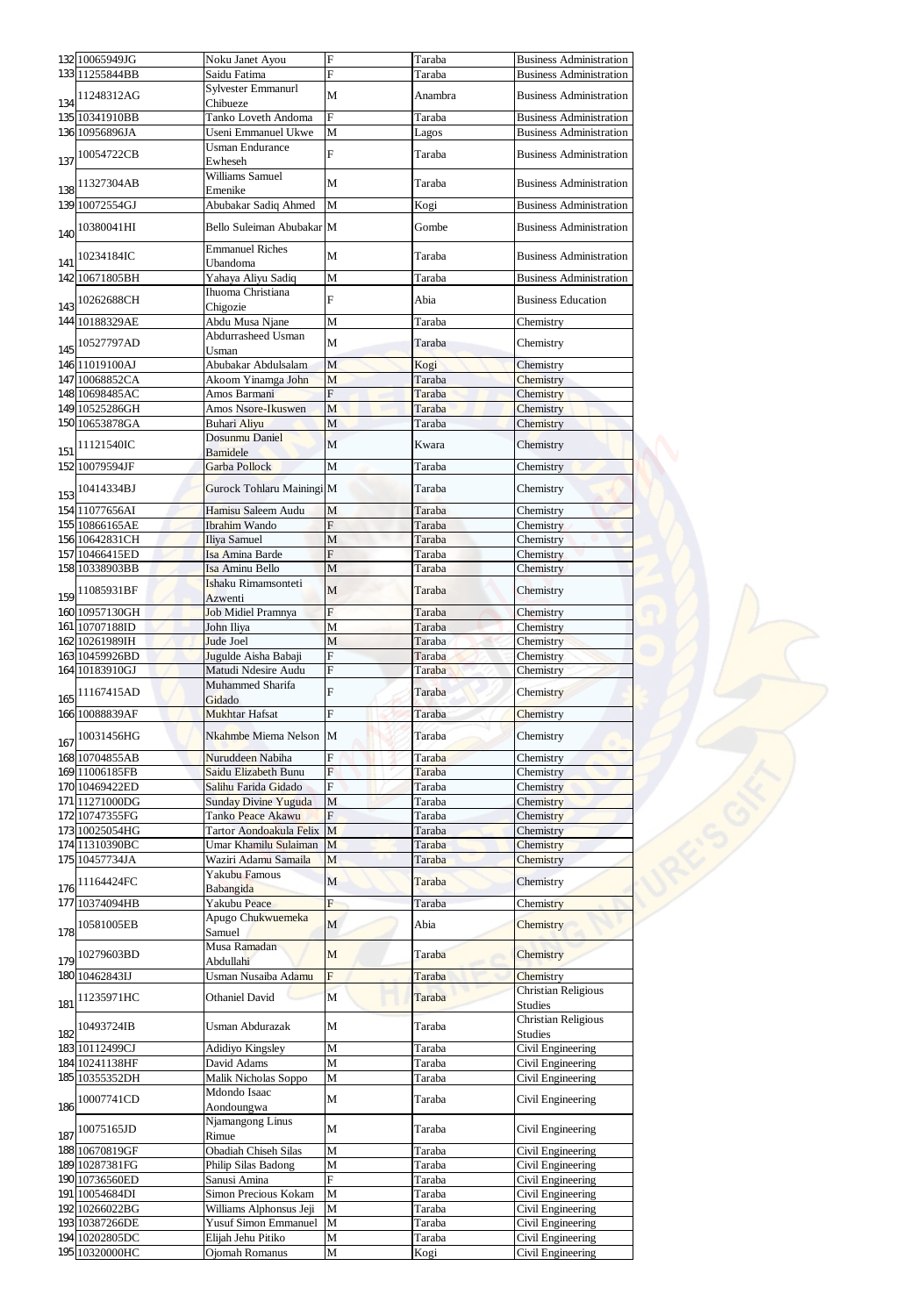|     | 10154554GB                       | Shaibu Jethro                              | M                    | Taraba             | Civil Engineering                                                |
|-----|----------------------------------|--------------------------------------------|----------------------|--------------------|------------------------------------------------------------------|
| 196 |                                  | Oluwatomiwa                                |                      |                    |                                                                  |
|     | 197 10217742DF<br>198 10848077EF | Solomon Luther I<br>Wabi Cornelius Collins | M                    | Taraba             | Civil Engineering                                                |
|     | 199 10479014HG                   | <b>Abraham Buruke</b>                      | M<br>M               | Taraba<br>Taraba   | Civil Engineering<br><b>Computer Science</b>                     |
|     | 200 10129885FH                   | Abubakar Adamu Jalo                        | M                    | Taraba             | <b>Computer Science</b>                                          |
|     | 201 10776597BI                   | <b>Agbu Yusuf Peace</b>                    | $\mathbf{M}$         | Taraba             | <b>Computer Science</b>                                          |
|     | 202 11304464DJ                   | Ahijo Kingsley Tanko                       | $\mathbf{M}$         | Taraba             | <b>Computer Science</b>                                          |
|     | 203 10457337CA                   | Akaa Mseer Sophia                          | F                    | Taraba             | <b>Computer Science</b>                                          |
|     | 204 10342116HC                   | Allahyayi Iditere                          | M                    | Taraba             | <b>Computer Science</b>                                          |
|     | 205 10667049CG                   | <b>Anthony Surubi Messiah</b>              | M                    | Taraba             | <b>Computer Science</b>                                          |
|     | 10000219IF                       | Bamigboye Ayo                              | M                    | Taraba             | <b>Computer Science</b>                                          |
| 206 |                                  | Emmanuel                                   |                      |                    |                                                                  |
|     | 207 10483626BE                   | Ekpe Brendan Ndifon                        | M                    | <b>Cross River</b> | <b>Computer Science</b>                                          |
|     | 208 10858825AF<br>209 10184123BC | <b>Genesis Nicholas</b>                    | M<br>$\mathbf M$     | Taraba             | <b>Computer Science</b>                                          |
|     | 210 11209214CH                   | Habu Hamza Danjuma<br>Iliya Tumatsu        | M                    | Taraba<br>Taraba   | <b>Computer Science</b><br><b>Computer Science</b>               |
|     | 211 10183124AC                   | Jephthah Joseph Luka                       | M                    | Taraba             | <b>Computer Science</b>                                          |
|     |                                  | Polycarp Sukaneso                          |                      |                    |                                                                  |
| 212 | 10010359CG                       | Bonotem                                    | $\overline{F}$       | Adamawa            | <b>Computer Science</b>                                          |
|     | 213 11284965EF                   | Shenge Mark                                | M                    | Taraba             | <b>Computer Science</b>                                          |
|     | 214 10025997GA                   | Silas Unity Kwasaku                        | M                    | Taraba             | <b>Computer Science</b>                                          |
|     | 215 11142658GJ                   | Vamai Freedom Sunday                       | M                    | Taraba             | <b>Computer Science</b>                                          |
|     | 216 10027470AG                   | <b>Wilson Godfree</b>                      | M                    | Taraba             | <b>Computer Science</b>                                          |
|     | 217 10072500DH                   | Zakari Hassan                              | M                    | Taraba             | <b>Computer Science</b>                                          |
|     | 218 10737443BD                   | Abubakar Fatima Musa                       | $\overline{F}$       | Taraba             | <b>Computer Science</b>                                          |
|     | 219 10000313JE                   | <b>Bethuel Levi Zaphaniah</b>              | M                    | Adamawa            | <b>Computer Science</b>                                          |
|     | 220 10107125EJ                   | Hassan Usman Gurowa                        | M                    | Benue              | <b>Computer Science</b>                                          |
|     | 221 10001384IC<br>222 11098878HB | <b>Titus Nehemiah Lucky</b>                | M                    | Taraba             | <b>Computer Science</b>                                          |
|     |                                  | Abubakar Hamisu<br>Abubakar Hindu          | M                    | Taraba             | Economics                                                        |
| 223 | 10129521IC                       | Babasoro                                   |                      | Taraba             | Economics                                                        |
|     | 224 10868835EF                   | <b>Adukwu Caroline</b>                     | $\overline{F}$       | Taraba             | Economics                                                        |
|     | 225 10676944CD                   | <b>Augustine Mark Sarki</b>                | M                    | Taraba             | Economics                                                        |
|     |                                  | <b>Ayuba Marvellous</b>                    |                      |                    |                                                                  |
| 226 | 11143029CD                       | Phihomichi                                 | F                    | Taraba             | <b>Economics</b>                                                 |
|     | 227 10100877HC                   | Danfulani Emmanuel                         | M                    | Taraba             | Economics                                                        |
|     | 228 10124144BE                   | <b>Emmanuel Tanko</b>                      | M                    | Taraba             | Economics                                                        |
|     | 229 10070006FA                   | <b>Isaac Duenen Daniel</b>                 | M                    | Taraba             | Economics                                                        |
|     | 230 11273146JH                   | Jeremiah Iwanger Jacob                     | M                    | Taraba             | Economics                                                        |
|     | 231 1202926HD                    | <b>Kwaghwen Doose Emily</b>                | F                    | <b>Benue</b>       | Economics                                                        |
|     | 232 10045719GE                   | Kwayine Motapwa Ezra                       | F                    | Adamawa            | Economics                                                        |
|     | 233 10178897HD                   | <b>Muziri Esther Micah</b>                 | F                    | Taraba             | Economics                                                        |
|     | 234 10440245IA                   | Okoye Henry                                | M                    | Enugu              | Economics                                                        |
|     | 235 10087935AB<br>236 10149910CF | <b>Sough Isaac</b><br>Sulaiman Muhammad    | M<br>M               | Taraba<br>Taraba   | <b>Economics</b><br>Economics                                    |
|     | 237 10142206FB                   | Tanimu Yusuf                               | M                    | Taraba             | Economics                                                        |
|     | 238 10647880BC                   | Tunde Anna Imoudu                          | $\overline{F}$       | Edo                | Economics                                                        |
|     | 239 11036180IC                   | <b>Williams Anthonia</b>                   | F                    | Taraba             | Economics                                                        |
|     | 240 10794753GE                   | <b>Amos Bitrus</b>                         | M                    | Taraba             | Economics                                                        |
|     | 241 10102407EB                   | Abdullahi Rukayya Bala                     | F                    | Taraba             | Education & Biology                                              |
|     | 242 10956038EF                   | Ali Miracle Dogari                         | M                    | Taraba             | <b>Education &amp; Biology</b>                                   |
|     | 243 10099501CJ                   | <b>Awudu Wisdom Uhwe</b>                   | M                    | Taraba             | <b>Education &amp; Biology</b>                                   |
|     | 10777038FD                       | Christopher Fuhswamla                      |                      |                    |                                                                  |
| 244 |                                  | Mercy                                      |                      | Taraba             | Education & Biology                                              |
|     | 245 10756094CJ                   | <b>Finlak Faith</b>                        | F                    | Taraba             | <b>Education &amp; Biology</b>                                   |
|     | 246 10525891JF                   | Hamza Abudabi Babaji                       | M                    | Taraba             | <b>Education &amp; Biology</b>                                   |
|     | 10666779GA                       | <b>Ioraver Tivkaa</b>                      | M                    | <b>Benue</b>       | <b>Education &amp; Biology</b>                                   |
| 247 |                                  | Nicodemus                                  |                      |                    |                                                                  |
|     | 248 10024083HJ                   | Ishak Kiyaratu Babaji                      | F                    | Taraba             | <b>Education &amp; Biology</b>                                   |
|     | 249 10107307IF                   | <b>Jesse Bryant Changnwi</b>               | M                    | Taraba             | <b>Education &amp; Biology</b>                                   |
|     | 250 10868634GG                   | John Courage Zephaniah                     | F <br>$\overline{F}$ | Taraba             | <b>Education &amp; Biology</b>                                   |
|     | 251 11038413HG<br>252 10134036CA | Jonathan Rahab<br>Lazarus Comfort          | F                    | Taraba<br>Taraba   | <b>Education &amp; Biology</b><br><b>Education &amp; Biology</b> |
|     |                                  | Mayibe Ndaseh                              |                      |                    |                                                                  |
| 253 | 11296786IE                       | Danasabe                                   | $\mathbf M$          | Taraba             | Education & Biology                                              |
|     |                                  |                                            |                      |                    |                                                                  |
| 254 | 10099915EI                       | Odesola Fathia Odunayo                     | F                    | Kwara              | <b>Education &amp; Biology</b>                                   |
|     | 255 11144607EC                   | <b>Psalms Holiness</b>                     | $\mathbf M$          | Adamawa            | <b>Education &amp; Biology</b>                                   |
|     | 256 10730105AI                   | <b>Samson David Poly</b>                   | M                    | Taraba             | Education & Biology                                              |
|     | 257 11048661IB                   | Samson Zerubbabel                          | $\mathbf M$          | Taraba             | Education & Biology                                              |
|     | 258 10004278DD                   | Tanko Flora Tumi                           | F                    | Taraba             | Education & Biology                                              |
|     | 10490151DD                       | <b>Ukor Shedrack</b>                       | $\mathbf M$          | Taraba             | Education & Biology                                              |
| 259 |                                  | Aondolumun                                 |                      |                    |                                                                  |
|     | 260 10190231CB                   | Umar Ummahani Saad                         | F                    | Taraba             | Education & Biology                                              |
|     | 10024169BF                       | Usman Izzuddeen Mazad M                    |                      | Taraba             | Education & Biology                                              |
| 261 |                                  |                                            |                      |                    |                                                                  |
|     | 262 10107262CG                   | Ali Jennifer Kopdi                         | F                    | Plateau            | Education & Biology                                              |
|     | 263 10673160CG<br>264 10341508FD | Donatus Queen                              | F                    | Taraba<br>Taraba   | Education & Chemistry<br><b>Education &amp; Chemistry</b>        |
|     | 265 11140635CH                   | Faingila Aondosoo Eric<br>Gambo Ebwejwa    | M<br>F               | Taraba             | Education & Chemistry                                            |
|     | 266 10248273BA                   | Isaac Gif Echwano                          | F                    | Taraba             | Education & Chemistry                                            |
|     | 267 10675005CA                   | Solomon Tumatsu                            | $\mathbf M$          | Taraba             | Education & Chemistry                                            |
|     |                                  |                                            |                      |                    |                                                                  |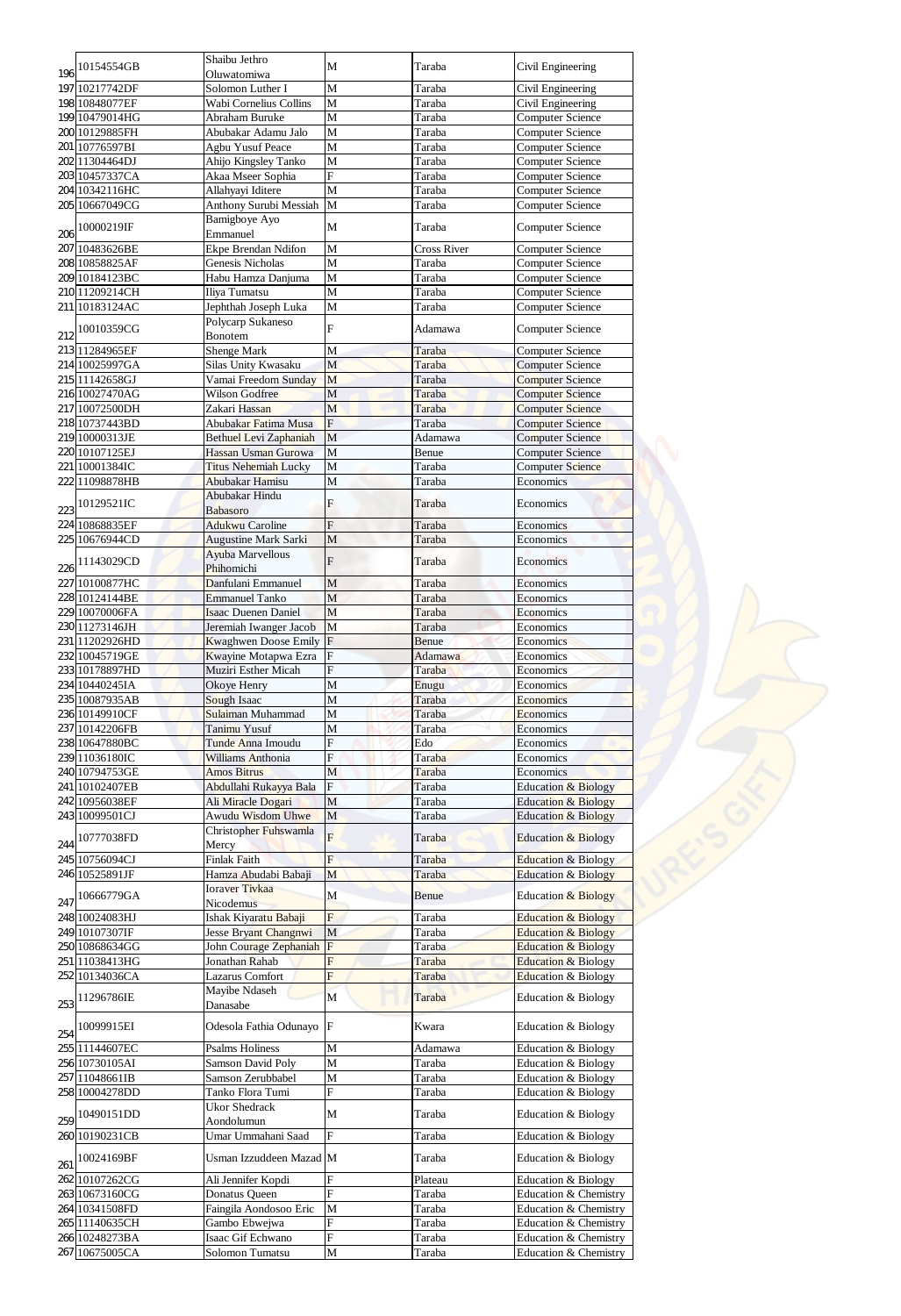|                   | 268 11278318AE | Yohanna Andrawus             | $\mathbf{M}$              | Taraba       | Education & Chemistry            |
|-------------------|----------------|------------------------------|---------------------------|--------------|----------------------------------|
|                   | 269 10599637BH | Michael King Ejiji           | M                         | Benue        | <b>Education &amp; Chemistry</b> |
|                   |                | Kperegh Margaret             |                           |              | <b>Education &amp; Christian</b> |
| 270               | 10174774CG     | Ngunan                       | F                         | Benue        | <b>Religious Studies</b>         |
|                   |                |                              |                           |              | Education & Christian            |
| 271               | 10802299CH     | Sambo Afa Mary               | F                         | Taraba       | <b>Religious Studies</b>         |
|                   |                |                              |                           |              | <b>Education &amp; Christian</b> |
| 272               | 10202611DC     | Tyosaa Hillary               | M                         | Taraba       | <b>Religious Studies</b>         |
|                   |                |                              |                           |              |                                  |
|                   | 10033661FH     | Philips Allahnana Adigizi M  |                           | Nasarawa     | Education & Computer             |
| 273               |                |                              |                           |              | Science                          |
|                   | 10133574EI     | <b>Samuel Daniel Pantuvo</b> | M                         | Taraba       | Education & Computer             |
| 274               |                |                              |                           |              | Science                          |
|                   | 10496576GB     | Udi Nghare-Nyen Sunji        | M                         | Taraba       | Education & Computer             |
| 275               |                |                              |                           |              | Science                          |
|                   | 10370717BH     | Daagu Nathaniel              | $\mathbf{M}$              | Benue        | <b>Education &amp; Economics</b> |
| 276               |                | Tyavtser                     |                           |              |                                  |
|                   | 277 10202236JA | Iliyasu Imirana              | M                         | Taraba       | <b>Education &amp; Economics</b> |
|                   | 278 11054074EB | Jonathan Comfort             | F                         | Taraba       | <b>Education &amp; Economics</b> |
|                   | 279 11034460AE | Umar Yusha'u Zubairu         | M                         | Taraba       | <b>Education &amp; Economics</b> |
|                   |                |                              |                           |              | Education & English              |
| 280               | 10106718AJ     | Daniel Margaret              | F                         | Taraba       | Language                         |
|                   |                |                              |                           |              | Education & English              |
| 281               | 10765433EF     | David Comfort Yerima         | F                         | Taraba       | Language                         |
|                   |                |                              |                           |              | Education & English              |
| 282               | 10215137JA     | <b>Eugene Roland Smith</b>   | M                         | Adamawa      |                                  |
|                   |                |                              |                           |              | Language                         |
|                   | 10091180GD     | <b>Faagee Terdoo Matthew</b> | M                         | Benue        | Education & English              |
| 283               |                |                              |                           |              | Language                         |
|                   | 10032697DJ     | <b>Jerry Azhinya</b>         | $\boldsymbol{\mathrm{F}}$ | Taraba       | Education & English              |
| 284               |                |                              |                           |              | Language                         |
|                   | 10003451IJ     | Jude Amarachi Gabriella F    |                           | Imo          | Education & English              |
| 285               |                |                              |                           |              | Language                         |
|                   |                |                              |                           |              | Education & English              |
| 286               | 10067447GE     | <b>Victor Peace Joseph</b>   | ${\bf F}$                 | Taraba       | Language                         |
|                   |                |                              |                           |              | <b>Education &amp; English</b>   |
| 287               | 11224267HA     | Jeremiah Joseph              | M                         | Benue        | Language                         |
|                   |                | <b>Aondover Terfa</b>        |                           |              |                                  |
| 288               | 10441193EJ     | <b>Josephine</b>             | F                         | Taraba       | Education & Geography            |
|                   |                | <b>Bitrus Emmanuel</b>       |                           |              |                                  |
| 289               | 10154847FF     | Yathumma                     | M                         | <b>Borno</b> | <b>Education &amp; Geography</b> |
|                   |                |                              |                           |              |                                  |
|                   | 10871862IC     | Dabup Raphael Longmen M      |                           | Plateau      | Education & Geography            |
| 290               |                |                              |                           |              |                                  |
|                   | 10183583IA     | <b>Gwandi Mercy Bulus</b>    | ${\bf F}$                 | <b>Borno</b> | Education & Integrated           |
| 291               |                |                              |                           |              | Science                          |
|                   | 10374050AJ     | <b>Samson Saratu Isah</b>    | $\overline{F}$            | Nasarawa     | Education & Integrated           |
| 292               |                |                              |                           |              | <b>Science</b>                   |
|                   | 1285878CC      | <b>Hashim Salihatu</b>       | $\overline{F}$            | Taraba       | <b>Education &amp; Islamic</b>   |
| 293               |                |                              |                           |              | <b>Studies</b>                   |
|                   | 294 11063585CG | Francis Adakwu John          | M                         | Benue        | <b>Education &amp; Physics</b>   |
|                   |                | <b>Iorve Kelvin</b>          |                           |              | Education & Political            |
| 295               | 10753738BG     | Aondolumun                   | M                         | <b>Benue</b> | Science                          |
|                   |                |                              |                           |              | Education & Political            |
| 296               | 10077238IC     | Manasseh Orfega Felix        | M                         | Benue        | Science                          |
|                   |                |                              |                           |              | <b>Education &amp; Political</b> |
| 297               | 10098697BG     | Zakari Hussaini Bature       | M                         | Taraba       | Science                          |
|                   |                |                              |                           |              |                                  |
|                   | 10974251BH     | <b>Bweyi Dwamo</b>           | M                         | Taraba       | <b>Education &amp; Social</b>    |
| 298               |                |                              |                           |              | <b>Studies</b>                   |
|                   | 10778848FF     | Ismaila Utenfkore Aken       | M                         | Taraba       | Education & Social               |
| 299               |                |                              |                           |              | <b>Studies</b>                   |
|                   |                |                              |                           |              | Educational                      |
|                   | 10010756JG     | <b>Albert Ephraim Shizak</b> | M                         | Plateau      | <b>Administration &amp;</b>      |
| 300               |                |                              |                           |              | <b>Planning</b>                  |
|                   |                |                              |                           |              | Educational                      |
|                   | 10370108AB     | Bello Farida Muhammad F      |                           | Taraba       | Administration &                 |
| 301               |                |                              |                           |              | Planning                         |
|                   |                |                              |                           |              | Educational                      |
|                   | 10975959DE     | Danjuma Theophilus           | M                         | Taraba       | Administration &                 |
| 302               |                | Danbaba                      |                           |              | Planning                         |
|                   |                |                              |                           |              | Educational                      |
|                   | 10019994CH     | Denis Cecilia Nkonya         | $\mathbf F$               | Taraba       | Administration &                 |
|                   |                |                              |                           |              |                                  |
| 303               |                |                              |                           |              | Planning                         |
|                   |                |                              |                           |              | Educational                      |
|                   | 10259706EJ     | Ibrahim Rashida Dahiru       | F                         | Kano         | Administration &                 |
| 304               |                |                              |                           |              | Planning                         |
|                   |                |                              |                           |              | Educational                      |
|                   | 10440031ED     | Jauro Zainab Aliyu           | F                         | Taraba       | Administration &                 |
|                   |                |                              |                           |              | Planning                         |
|                   |                |                              |                           |              | Educational                      |
|                   |                |                              |                           |              |                                  |
|                   | 10948297IF     | Livinus Joseph               | M                         | Taraba       | Administration &                 |
|                   |                |                              |                           |              |                                  |
|                   |                |                              |                           |              | Planning<br>Educational          |
|                   | 10623117JG     |                              | F                         |              |                                  |
| 305<br>306<br>307 |                | <b>Okor Blessing</b>         |                           | Ebonyi       | Administration &<br>Planning     |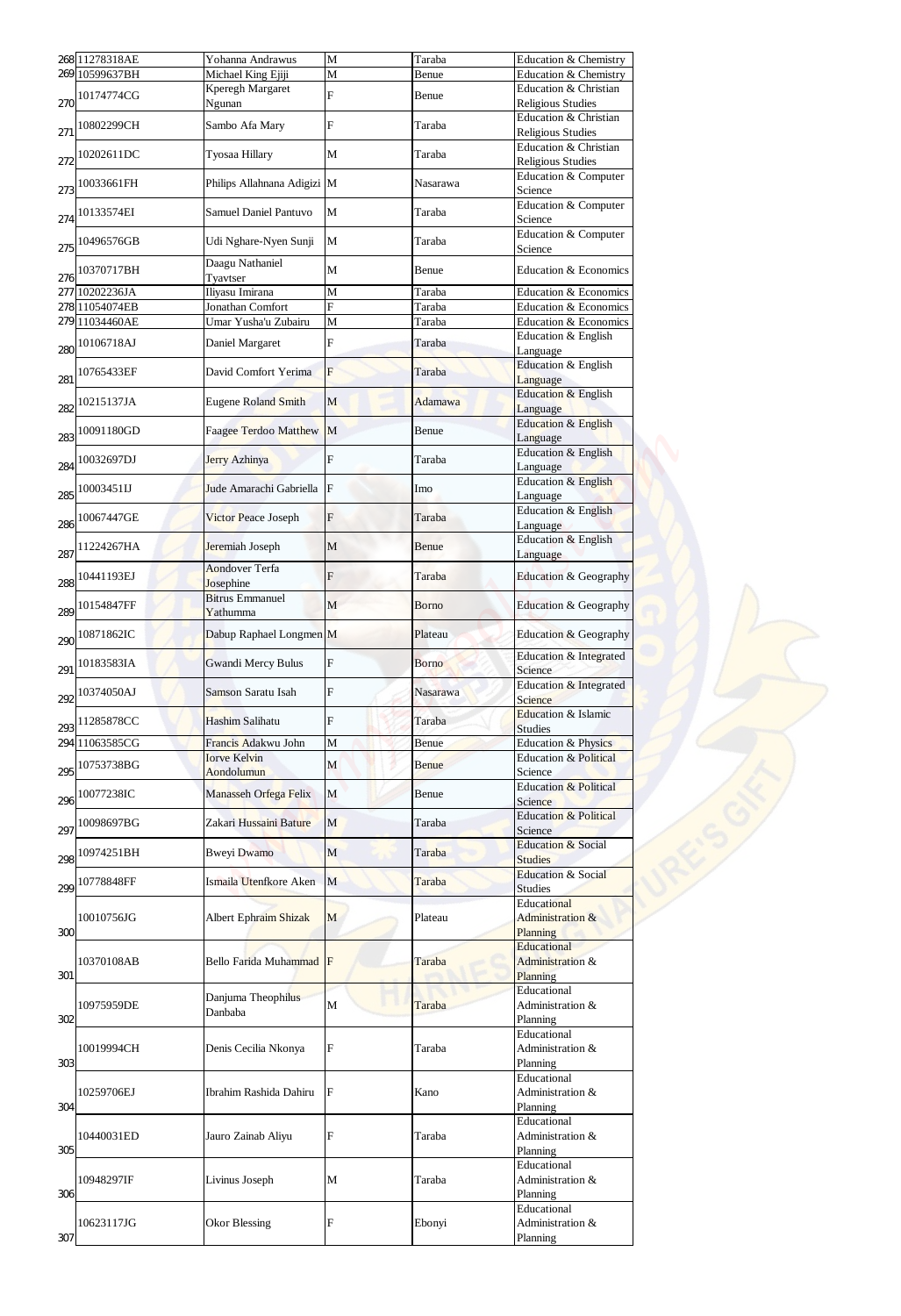|     | 10446987DA                       | Usman Hauwa Modibbo                           | F                                           | Taraba           | Educational<br>Administration &                       |
|-----|----------------------------------|-----------------------------------------------|---------------------------------------------|------------------|-------------------------------------------------------|
| 308 |                                  |                                               |                                             |                  | Planning                                              |
| 309 | 10603262AG                       | Agbu Emmanuel Elisha                          | M                                           | Taraba           | <b>Electrical /Electronics</b><br>Engineering         |
|     | 10166263EI                       | Auta Stephen Avum                             | M                                           | Taraba           | <b>Electrical /Electronics</b>                        |
| 310 |                                  | <b>Burbwa Yimam</b>                           |                                             |                  | Engineering<br><b>Electrical /Electronics</b>         |
| 311 | 10623584FD                       | Shadrach                                      | M                                           | Benue            | Engineering                                           |
| 312 | 10948294JE                       | Danladi Christian<br>Andebuptop               | M                                           | Taraba           | <b>Electrical /Electronics</b><br>Engineering         |
|     | 10028632BC                       | Douglas Atoh Finare                           | M                                           | Taraba           | <b>Electrical</b> / <b>Electronics</b>                |
| 313 |                                  |                                               |                                             |                  | Engineering<br><b>Electrical</b> / <b>Electronics</b> |
| 314 | 10111085AD                       | Elijah Felix Emmanuel                         | M                                           | Taraba           | Engineering                                           |
| 315 | 11292155AJ                       | Gaude Joseph Danladi                          | M                                           | Taraba           | <b>Electrical /Electronics</b><br>Engineering         |
|     | 10896378GA                       | Muazu Salihu                                  | M                                           | Taraba           | <b>Electrical /Electronics</b>                        |
| 316 |                                  |                                               |                                             |                  | Engineering<br><b>Electrical /Electronics</b>         |
| 317 | 1265600DH                        | Musa Cyrus Nomadiki                           | M                                           | Taraba           | Engineering                                           |
| 318 | 10375524EJ                       | <b>Oliver Excell</b>                          | M                                           | Adamawa          | <b>Electrical</b> / Electronics<br>Engineering        |
|     | 10265899JE                       | <b>Sunday Daniel Hope</b>                     | M                                           | Taraba           | <b>Electrical /Electronics</b>                        |
| 319 |                                  |                                               |                                             |                  | Engineering<br><b>Electrical /Electronics</b>         |
| 320 | 10146293BC                       | <b>Yusuf Ibrahim Sanda</b>                    | M                                           | Taraba           | Engineering                                           |
| 321 | 10032801BI                       | Isaiah Wilson Aboki                           | M                                           | Taraba           | <b>Electrical /Electronics</b>                        |
|     |                                  | Otuokere Emmanuel                             |                                             |                  | Engineering<br><b>Electrical /Electronics</b>         |
| 322 | 10000386GJ                       | Chijindu                                      | M                                           | Abia             | Engineering                                           |
|     | 323 10563412FC<br>324 10241125BH | Ali Jamila John<br><b>Edward Godiya Faith</b> | $\boldsymbol{\mathrm{F}}$<br>$\overline{F}$ | Taraba<br>Taraba | <b>English Language</b><br><b>English Language</b>    |
|     | 325 11231310IH                   | Emmanuel Jummai                               | $\overline{F}$                              | Taraba           | <b>English Language</b>                               |
|     | 10028832JB                       | Fabian Su'ubewope                             | $\overline{F}$                              | Adamawa          | <b>English Language</b>                               |
| 326 | 327 10731844CJ                   | Wambai<br>Garba Peter                         | M                                           | Taraba           | <b>English Language</b>                               |
|     | 328 11039030GI                   | Kefas Joy Murna                               | $\overline{\mathrm{F}}$                     | Taraba           | <b>English Language</b>                               |
|     | 329 10023270JD                   | Kuh Abigail Joshua                            | $\overline{F}$                              | Taraba           | <b>English Language</b>                               |
|     | 330 10699419BD                   | <b>Samson Jovial Joseph</b>                   | M                                           | Taraba           | <b>English Language</b>                               |
| 331 | 10240932BE                       | Solomon Emuseh<br>Nathaniel                   | $\overline{F}$                              | Taraba           | <b>English Language</b>                               |
|     | 332 10075083EI                   | Victor Deborah                                | $\overline{F}$                              | Taraba           | <b>English Language</b>                               |
| 333 | 11091935EF                       | Agbo Blessing                                 | F                                           | Benue            | <b>Environmental Health</b><br>Science                |
|     |                                  |                                               | F                                           |                  | <b>Environmental Health</b>                           |
| 334 | 10614557HB                       | Ayu Jennifer                                  |                                             | Taraba           | Science                                               |
| 335 | 11082306CG                       | Dahiru Fatima Yerima                          | $\overline{F}$                              | Taraba           | <b>Environmental Health</b><br>Science                |
|     | 10601053DH                       | David Simon Terkaa                            | M                                           | Taraba           | <b>Environmental Health</b>                           |
| 336 |                                  |                                               |                                             |                  | Science<br><b>Environmental Health</b>                |
| 337 | 10641251BE                       | Hosea Aminchi                                 | M                                           | Taraba           | Science                                               |
|     | 1206617FI                        | <b>Ibrahim Melody Gapsi</b>                   | F                                           | Taraba           | <b>Environmental Health</b>                           |
| 338 |                                  |                                               |                                             |                  | Science<br><b>Environmental Health</b>                |
| 339 | 10368912JH                       | Joshua Miracle                                | M                                           | Taraba           | Science                                               |
| 340 | 10999161HE                       | Kedanyi Stephanie Erdoo <sup>F</sup>          |                                             | <b>Benue</b>     | <b>Environmental Health</b><br>Science                |
|     | 10741439FD                       | <b>Manasseh Melody</b>                        | $\overline{F}$                              | Taraba           | <b>Environmental Health</b>                           |
| 341 |                                  |                                               |                                             |                  | Science                                               |
| 342 | 10881195BJ                       | Salah Hosea Emmanuel                          | M                                           | Taraba           | <b>Environmental Health</b><br>Science                |
|     | 10139384HI                       | Yushau Yohanna                                | M                                           | Adamawa          | <b>Environmental Health</b>                           |
| 343 | 344 11281700ED                   | <b>Bulus Nafisatu Kpale</b>                   | $\overline{\mathrm{F}}$                     | <b>Adamawa</b>   | Science<br>French                                     |
|     | 345 10155872IE                   | Abua Sabastine Paase                          | M                                           | Taraba           | Geography                                             |
|     | 346 10283919GD                   | Achi Amos Omeiza                              | $\mathbf{M}$                                | Kogi             | Geography                                             |
|     | 347 10617133AG                   | Ali Muhammed                                  | $\mathbf{M}$                                | Taraba           | Geography                                             |
|     | 10874830AF                       | Alkali Shahada                                | M                                           | Taraba           | Geography                                             |
| 348 |                                  | Muhammed<br>Dabogon Joseph                    |                                             |                  |                                                       |
| 349 | 10245908CE                       | Manmou                                        | M                                           | Plateau          | Geography                                             |
|     | 350 10597378AE                   | Danjuma Tsannde                               | $\mathbf M$                                 | Taraba           | Geography                                             |
|     | 351 10051233BC                   | Douglas Ronald                                | $\mathbf{M}$                                | Adamawa          | Geography                                             |
|     | 352 11058367GD                   | Habila Paradise                               | $\mathbf M$                                 | Taraba           | Geography                                             |
|     | 353 10724886EI                   | Hikon Amakai Shishi                           | $\overline{\mathrm{F}}$                     | Taraba           | Geography                                             |
|     | 354 10062860FB                   | <b>Isaac Vincent</b>                          | $\mathbf M$                                 | Benue            | Geography                                             |
|     | 355 11106041BJ                   | James Bamaiyi Wisdom                          | M                                           | Taraba           | Geography                                             |
|     | 356 10491503FB                   | Nicholas David Ishaya                         | $\mathbf M$                                 | Taraba           | Geography                                             |
|     | 357 10384499JA                   | Polycarp Moses                                | M                                           | Taraba           | Geography                                             |
|     | 358 10164988JA                   | Samuel Julius Inyama                          | M                                           | Taraba           | Geography                                             |
|     | 359 11299460BG                   | Uchendu Caleb Chinedu                         | M                                           | Abia             | Geography                                             |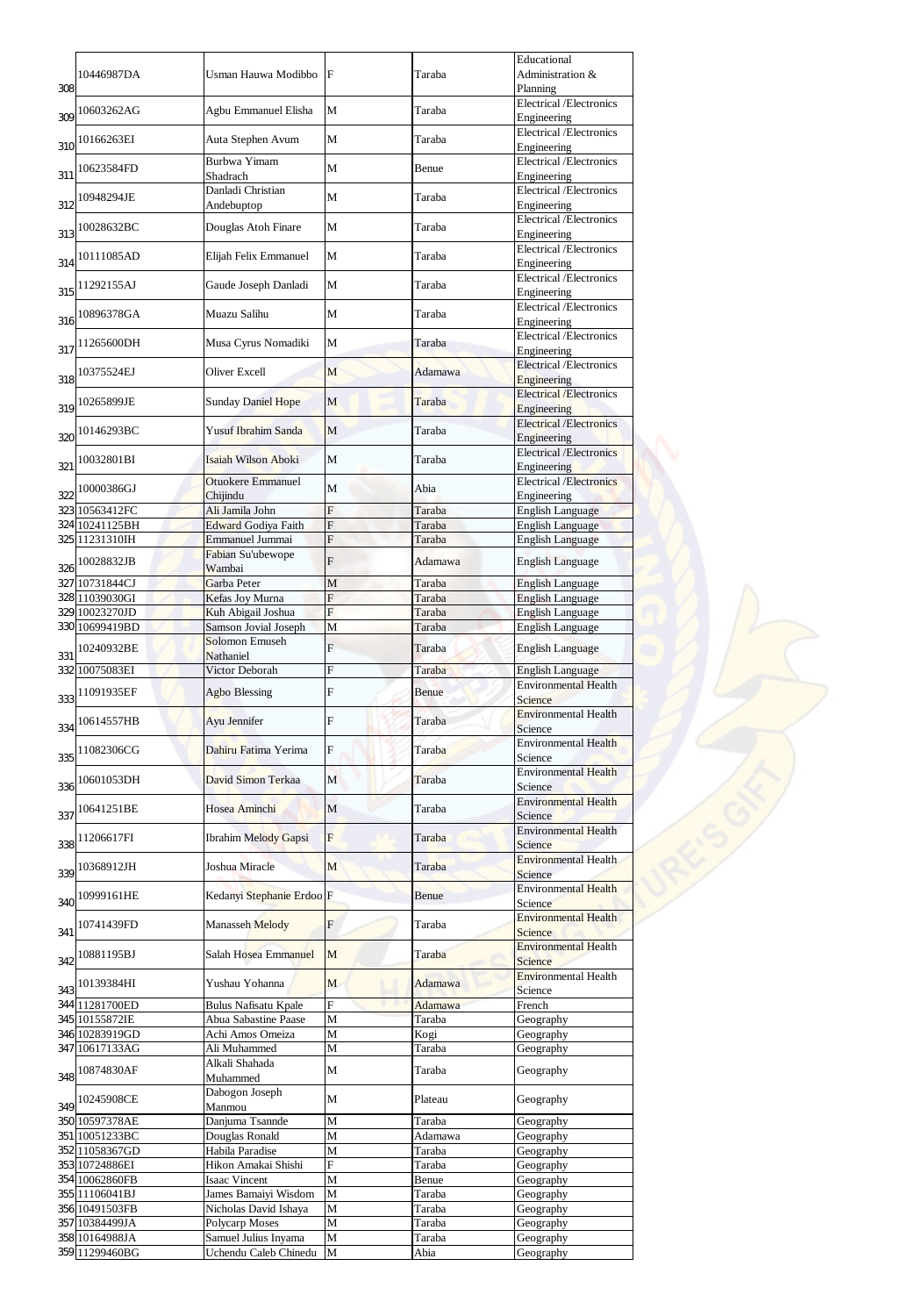|     | 360 10437982HJ | Wilson Biyama                   | M                         | Adamawa      | Geography                     |
|-----|----------------|---------------------------------|---------------------------|--------------|-------------------------------|
|     | 361 10976985GA | <b>Yusuf Peter</b>              | M                         | Taraba       | Geography                     |
|     | 362 10344520DI | Aminu Rufai                     | M                         | Taraba       | Guidance & Counselling        |
|     |                | <b>Babayo Yusuf</b>             |                           |              |                               |
| 363 | 10452167BA     | Muhammad                        | M                         | Taraba       | Guidance & Counselling        |
|     | 364 10636562BG | Daniel Martins Kennedy          | $\mathbf{M}$              | Taraba       | Guidance & Counselling        |
|     |                | Gbenda Nguyiman                 |                           |              |                               |
| 365 | 10691982BE     | Rejoice                         | F                         | Benue        | Guidance & Counselling        |
|     |                |                                 | F                         | Taraba       |                               |
|     | 366 10199665ED | John Grace                      |                           |              | Guidance & Counselling        |
|     | 367 10441819BE | Mamman Safiya                   | F                         | Taraba       | Guidance & Counselling        |
|     | 368 10677976DB | Ogwuba Faith Sunday             | $\overline{F}$            | Benue        | Guidance & Counselling        |
|     | 369 10955513GI | Tukura Punarimam                | F                         | Taraba       | Guidance & Counselling        |
|     | 370 10479587AG | Agyo Chonbuma Angyu             | $\overline{F}$            | Taraba       | Guidance & Counselling        |
|     | 371 11188192ED | <b>Sunday Moses Ebe</b>         | M                         | Taraba       | History & Archeology          |
|     | 372 10891932BC | Garkoyeba Yebsunya              | M                         | Taraba       | <b>Human Kinetics</b>         |
|     | 373 10166944EC | Jonathan Rimamnyang             | $\mathbf{M}$              | Taraba       | <b>Human Kinetics</b>         |
|     |                | Nyikwagh Benjamin               |                           |              |                               |
| 374 | 11302109CD     |                                 | M                         | Benue        | <b>Human Kinetics</b>         |
|     |                | Terungwa                        |                           |              |                               |
|     | 375 11253394IG | Muhammad Shamsiya               | $\overline{F}$            | Adamawa      | <b>Islamic Studies</b>        |
|     | 10154915EF     | Samuel Esther Annepi            | $\boldsymbol{\mathrm{F}}$ | Taraba       | Journalism And Media          |
| 376 |                |                                 |                           |              | <b>Studies</b>                |
|     |                | <b>Samuel Pauline</b>           | F                         | Taraba       | Journalism And Media          |
| 377 | 10001913EH     |                                 |                           |              | <b>Studies</b>                |
|     |                |                                 |                           |              | Journalism And Media          |
| 378 | 10077584BE     | <b>Sunday Favour Ira</b>        | $\mathbf F$               | Taraba       | <b>Studies</b>                |
|     |                | Tyohuma Joshua                  |                           |              | <b>Journalism And Media</b>   |
| 379 | 10377255JE     |                                 | M                         | Taraba       |                               |
|     |                | Terkuma                         |                           |              | <b>Studies</b>                |
|     | 10065138AH     | <b>Victor Patience Joseph</b>   | F                         | Taraba       | Journalism And Media          |
| 380 |                |                                 |                           |              | <b>Studies</b>                |
|     | 10422085EG     |                                 | M                         | Taraba       | <b>Journalism And Media</b>   |
| 381 |                | Yohanna Ejika                   |                           |              | <b>Studies</b>                |
|     |                |                                 |                           |              | Journalism And Media          |
| 382 | 11240409EH     | <b>Adopo Elizabeth</b>          | $\mathbf F$               | Benue        | <b>Studies</b>                |
|     |                |                                 |                           |              | Journalism And Media          |
| 383 | 11326331BA     | <b>Bulus Godgift Danasabe</b> M |                           | Taraba       | <b>Studies</b>                |
|     |                |                                 |                           |              | <b>Journalism And Media</b>   |
|     | 10140934IE     | Danji-Fari Ahmad Tijjani M      |                           | Taraba       |                               |
| 384 |                |                                 |                           |              | <b>Studies</b>                |
|     | 11033661HD     | Elias Pwavi                     | M                         | Adamawa      | Journalism And Media          |
| 385 |                |                                 |                           |              | <b>Studies</b>                |
|     |                |                                 |                           |              | <b>Journalism And Media</b>   |
| 386 | 10006147FC     | <b>Felix Esther</b>             | ${\bf F}$                 | Taraba       | <b>Studies</b>                |
|     |                | <b>Wukkah George</b>            |                           |              | <b>Journalism And Media</b>   |
| 387 | 10313136AD     | Sylvester                       | M                         | Taraba       | <b>Studies</b>                |
|     |                |                                 |                           |              | Library & Information         |
|     | 10623172CI     | Abe Samuel Abe                  | M                         | Taraba       |                               |
| 388 |                |                                 |                           |              | <b>Science</b>                |
|     | 10141958BJ     | Ali Misbahu                     | M                         | Taraba       | Library & Information         |
| 389 |                |                                 |                           |              | Science                       |
|     | 10017975HA     | <b>Atondo Soonen</b>            | M                         | <b>Benue</b> | Library & Information         |
| 390 |                | <b>Cornelius</b>                |                           |              | Science                       |
|     |                |                                 |                           |              | Library & Information         |
| 391 | 10061530GE     | <b>Bello Umar Muhammad</b>      | M                         | Taraba       | Science                       |
|     |                |                                 |                           |              | Library & Information         |
|     | 10893179FE     | Enoch Ama'aku                   | M                         | Taraba       |                               |
| 392 |                |                                 |                           |              | Science                       |
|     | 11064493BI     | <b>Ibrahim Maiwada</b>          | M                         | Taraba       | Library & Information         |
| 393 |                |                                 |                           |              | Science                       |
|     | 11314334BE     | Ibrahim Rufai                   | M                         | Taraba       | Library & Information         |
| 394 |                |                                 |                           |              | Science                       |
|     |                |                                 |                           |              | Library & Information         |
| 395 | 10851956EI     | Idris Unaiza                    | F                         | Taraba       | Science                       |
|     |                |                                 |                           |              | Library & Information         |
| 396 | 10976702DG     | <b>Isa David Daniel</b>         | M                         | Taraba       | Science                       |
|     |                |                                 |                           |              |                               |
|     | 11099950FG     | Mathias Exodus                  | M                         | Taraba       | Library & Information         |
| 397 |                |                                 |                           |              | Science                       |
|     | 1058229IJ      | Bala Joseph Adi                 | M                         | Taraba       | Library & Information         |
| 398 |                |                                 |                           |              | Science                       |
|     |                | Kyaa Emmanuel                   |                           |              | Library & Information         |
| 399 | 10167713GD     | Msughter                        | $\mathbf{M}$              | <b>Benue</b> | Science                       |
|     | 400 10001087AD | Adamu Hauwa Mazang              | $\overline{F}$            | Taraba       | Linguistics/English           |
|     | 401 10399943CH | Chabin Bweyan                   | $\mathbf{M}$              | Taraba       | Linguistics/English           |
|     |                |                                 |                           |              |                               |
| 402 | 10225706AF     | John Praise                     | F                         | Taraba       | Linguistics/English           |
|     | 403 10811670EE | Musa Munir Idris                | M                         | Taraba       | Linguistics/English           |
|     | 404 10690293DH | Ude Collins Onyekachi           | M                         | Enugu        | Linguistics/English           |
|     | 11035560AC     | Chidiebere Chinecherem          | F                         |              | Mathematics                   |
| 405 |                | Confidence                      |                           | Enugu        |                               |
|     |                |                                 |                           |              |                               |
| 406 | 10313677CJ     | Isaac Denoemuk Dakwat M         |                           | Plateau      | Mathematics                   |
|     | 407 10373659BI | Luka Peace Shamaki              | $\boldsymbol{F}$          | Taraba       | Mathematics                   |
|     |                |                                 |                           |              |                               |
|     | 408 10429406AF | Tanimu Bwejwa                   | M                         | Taraba       | Mathematics                   |
|     | 409 10500671JF | Aondongu Terva Kelvin           | M                         | Benue        | <b>Mechanical Engineering</b> |
|     | 410 10030229HB | <b>Bala Abel Abraham</b>        | $\mathbf{M}$              | Taraba       | <b>Mechanical Engineering</b> |
|     | 411 10191790JH | <b>Bulus David</b>              | M                         | Taraba       | <b>Mechanical Engineering</b> |
|     | 412 10204692JE | Daniel Theophilus               | M                         | Taraba       | <b>Mechanical Engineering</b> |
|     | 413 10923219EH | Dickson Desmond                 | $\mathbf M$               | Taraba       | <b>Mechanical Engineering</b> |
|     |                |                                 |                           |              |                               |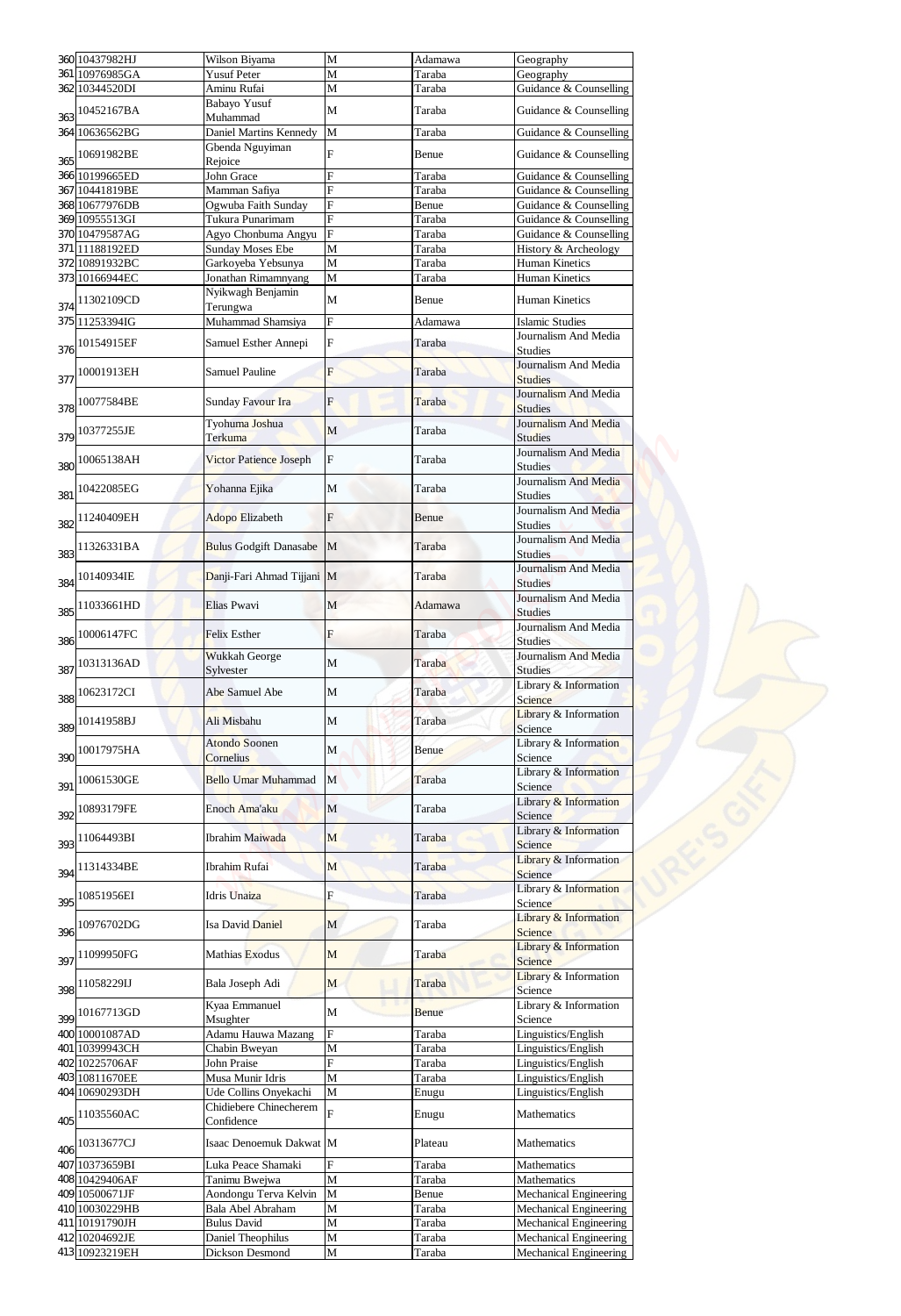|     | 414 10746289FD | Ishaku Bwaseh                              | M                         | Taraba       | Mechanical Engineering                        |  |
|-----|----------------|--------------------------------------------|---------------------------|--------------|-----------------------------------------------|--|
|     | 10149151HB     | Joseph Penni                               | M                         | Taraba       | <b>Mechanical Engineering</b>                 |  |
| 415 | 416 10684743AD | Bonaventure<br>Joseph Wisdom               | M                         | Taraba       | <b>Mechanical Engineering</b>                 |  |
|     | 10351534EF     | Matthew Martin Agrippa M                   |                           | Taraba       | <b>Mechanical Engineering</b>                 |  |
| 417 | 418 11303685EI | Nasir Usama Bala                           | M                         | Taraba       | <b>Mechanical Engineering</b>                 |  |
|     | 419 10042579HF | Zakaria Emmanuel                           | M                         | Taraba       | <b>Mechanical Engineering</b>                 |  |
|     | 420 10293855DE | Mohammed Boniface Idi M                    |                           | Taraba       | <b>Mechanical Engineering</b>                 |  |
| 421 | 10365670CG     | Abochol Elijah Sevav                       | M                         | Taraba       | <b>Medical Laboratory</b><br>Science          |  |
| 422 | 10007682AG     | Aminu Elisha Gambo                         | M                         | Taraba       | <b>Medical Laboratory</b><br>Science          |  |
| 423 | 11267296JA     | Babayo Banzali Ma'aji                      | M                         | Taraba       | <b>Medical Laboratory</b><br>Science          |  |
| 424 | 11211341EI     | Danjuma Enough                             | ${\bf F}$                 | Taraba       | <b>Medical Laboratory</b><br>Science          |  |
| 425 | 10397082HE     | Ghandi Godfrey De-<br>Fiwuka               | M                         | Taraba       | <b>Medical Laboratory</b><br>Science          |  |
|     | 10312382DE     | Kefas Ta'asin John                         | F                         | Adamawa      | <b>Medical Laboratory</b>                     |  |
| 426 | 10435798DF     | Kerchia Festus Terlumun M                  |                           | Taraba       | Science<br><b>Medical Laboratory</b>          |  |
| 427 | 10037718BB     | Kumu Rejoice Barnabas                      | $\mathbf F$               | Taraba       | Science<br><b>Medical Laboratory</b>          |  |
| 428 |                | Kurutsi Rimamsomchiti                      | M                         | Taraba       | Science<br><b>Medical Laboratory</b>          |  |
| 429 | 10467577EJ     |                                            |                           |              | Science                                       |  |
| 430 | 10079681CI     | Lawal Hafiza<br>Muhammad                   | ${\bf F}$                 | Taraba       | <b>Medical Laboratory</b><br>Science          |  |
| 431 | 10025543GE     | Major Mabel Kajah                          | ${\bf F}$                 | Taraba       | <b>Medical Laboratory</b><br>Science          |  |
| 432 | 11118028EF     | Obonukut Smart Basil                       | M                         | Akwa Ibom    | <b>Medical Laboratory</b><br>Science          |  |
| 433 | 10441668HJ     | Peter Sunday Uchia                         | $\mathbf{M}$              | Taraba       | <b>Medical Laboratory</b><br>Science          |  |
| 434 | 10706547GG     | Sabo Hadda'u Manu                          | M                         | Taraba       | <b>Medical Laboratory</b><br>Science          |  |
|     | 10602017FF     | Shawulu Shammah                            | F                         | Taraba       | <b>Medical Laboratory</b>                     |  |
| 435 | 10445783FD     | Rikuye<br>Shiefi Thomas Eyifi              | M                         | Taraba       | Science<br><b>Medical Laboratory</b>          |  |
| 436 |                |                                            |                           |              | Science<br><b>Medical Laboratory</b>          |  |
| 437 | 10000068FD     | Silas Nathan Nyoma                         | M                         | Taraba       | Science<br>Medical Laboratory                 |  |
| 438 | 10130117EA     | <b>Stanley Debra</b><br>Suleiman Sarauniya | $\overline{F}$            | Taraba       | Science<br><b>Medical Laboratory</b>          |  |
| 439 | 10610775GI     | Ishaya                                     | $\overline{F}$            | Taraba       | Science                                       |  |
| 440 | 10357699HH     | <b>Yorom Victoria</b>                      | $\overline{F}$            | Taraba       | Medical Laboratory<br>Science                 |  |
| 441 | 10611564CJ     | Akubo Ojodugbowa<br>Love                   | $\overline{F}$            | Kogi         | <b>Medical Laboratory</b><br>Science          |  |
| 442 | 10308026AH     | <b>Henry Moses Junior</b>                  | M                         | Taraba       | <b>Medical Laboratory</b><br>Science          |  |
| 443 | 10448362HG     | <b>Abraham Lawrence</b>                    | M                         | Taraba       | Peace Studies &<br><b>Conflict Resolution</b> |  |
| 444 | 10670019EA     | Aje Tiven                                  | M                         | Taraba       | Peace Studies &<br><b>Conflict Resolution</b> |  |
| 445 | 10278420HA     | <b>Alexander Shiter Bitrus</b>             | M                         | <b>Benue</b> | Peace Studies &<br><b>Conflict Resolution</b> |  |
|     | 10212055CE     | <b>Amande Joel</b>                         | M                         | Taraba       | Peace Studies &                               |  |
| 446 | 11217859II     | Bazoka Andomon David M                     |                           | Taraba       | <b>Conflict Resolution</b><br>Peace Studies & |  |
| 447 | 11166041FB     | Bennya Wakili Alheri                       | F                         | Taraba       | <b>Conflict Resolution</b><br>Peace Studies & |  |
| 448 | 10380842AD     | <b>Derrick Collins Mfor</b>                | M                         | Taraba       | <b>Conflict Resolution</b><br>Peace Studies & |  |
| 449 |                |                                            |                           |              | <b>Conflict Resolution</b><br>Peace Studies & |  |
| 450 | 10616416CD     | Eli Lucky                                  | M                         | Adamawa      | <b>Conflict Resolution</b><br>Peace Studies & |  |
| 451 | 10106495JG     | Habu Jemimah                               | $\boldsymbol{\mathrm{F}}$ | Taraba       | <b>Conflict Resolution</b><br>Peace Studies & |  |
| 452 | 10089985FJ     | Isah Abdulfatah                            | M                         | Taraba       | <b>Conflict Resolution</b>                    |  |
| 453 | 10374257GH     | <b>James Mercy</b>                         | F                         | Taraba       | Peace Studies &<br><b>Conflict Resolution</b> |  |
| 454 | 10088769CB     | Jatau Liyatu Tafida                        | $\boldsymbol{\mathrm{F}}$ | Taraba       | Peace Studies &<br><b>Conflict Resolution</b> |  |
| 455 | 10064754JC     | Markus Kevin                               | M                         | Adamawa      | Peace Studies &<br><b>Conflict Resolution</b> |  |
| 456 | 10955270CB     | Mohammed Ahmed                             | $\mathbf M$               | Taraba       | Peace Studies &<br><b>Conflict Resolution</b> |  |
| 457 | 10851772BI     | Nashuka Sarah                              | F                         | Taraba       | Peace Studies &<br><b>Conflict Resolution</b> |  |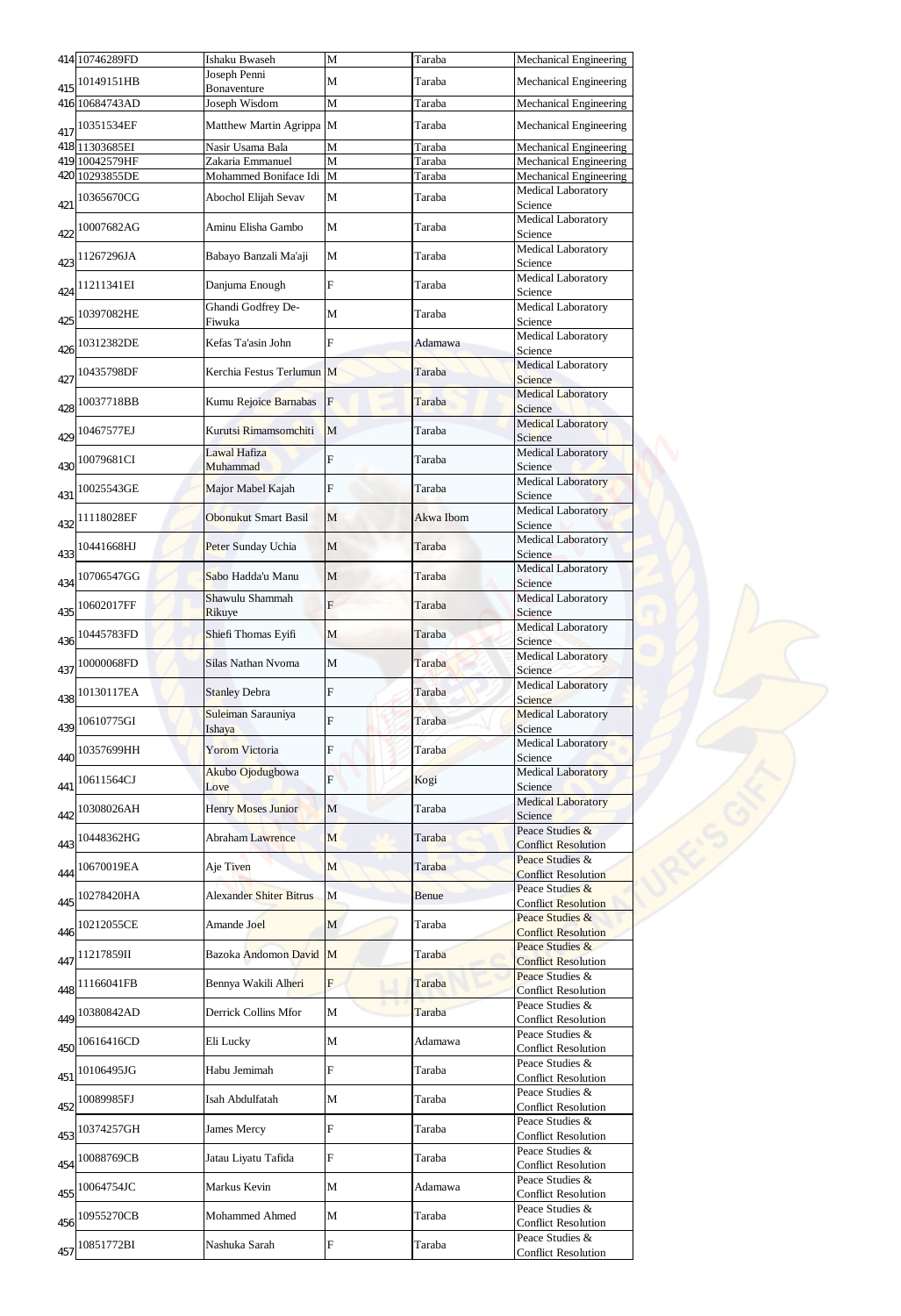|     | 10722188JB                       | Saleh Moses Garba                           | M                         | Taraba           | Peace Studies &                                                  |
|-----|----------------------------------|---------------------------------------------|---------------------------|------------------|------------------------------------------------------------------|
| 458 |                                  | <b>Sylvester Mary</b>                       |                           |                  | <b>Conflict Resolution</b><br>Peace Studies &                    |
| 459 | 10053106BJ                       | Dadovoro                                    | $\overline{F}$            | Taraba           | <b>Conflict Resolution</b>                                       |
|     | 10266144DI                       | Andrew Ezekiel Yakubu                       | M                         | Taraba           | Peace Studies &                                                  |
| 460 |                                  |                                             |                           |                  | <b>Conflict Resolution</b>                                       |
| 461 | 10358683DF                       | Joshua Chidonku Agyo                        | M                         | Taraba           | Peace Studies &<br><b>Conflict Resolution</b>                    |
|     | 462 10285061DC                   | Aminu Hauwa Adam                            | F                         | Taraba           | Physics                                                          |
|     | 463 10137033FA                   | Ayuba Vincent                               | M                         | Taraba           | Physics                                                          |
|     | 10083932HJ                       | <b>Celestine Endurance</b>                  | F                         | Taraba           | Physics                                                          |
| 464 |                                  | Allahnana                                   |                           |                  |                                                                  |
|     | 465 10205054HF<br>466 10643558HH | <b>Joel Urukwe</b><br>Nathan Caleb Amafindi | M<br>M                    | Taraba           | Physics                                                          |
|     | 467 11263736AD                   | <b>Obadiah Jeremiah Gadin</b>               | M                         | Taraba<br>Taraba | Physics<br>Physics                                               |
|     | 468 10082452FH                   | Reuben Jacob                                | M                         | Taraba           | Physics                                                          |
|     | 10161891GJ                       |                                             | F                         | Taraba           | Political Science &                                              |
| 469 |                                  | Adda Bitrus Rejoice                         |                           |                  | <b>International Relations</b>                                   |
|     | 11065549FB                       | Aja Ezekiel Onawo                           | M                         | Benue            | Political Science &                                              |
| 470 |                                  |                                             |                           |                  | <b>International Relations</b><br>Political Science &            |
| 471 | 10247838FE                       | Aliyu Muhammad Usman M                      |                           | Taraba           | <b>International Relations</b>                                   |
|     |                                  |                                             |                           |                  | Political Science &                                              |
| 472 | 10066105BG                       | <b>Bem Godwin</b>                           | M                         | <b>Benue</b>     | <b>International Relations</b>                                   |
|     | 10204021HA                       | <b>Benjamin Praise</b>                      | $\boldsymbol{\mathrm{F}}$ | Anambra          | Political Science &                                              |
| 473 |                                  |                                             |                           |                  | <b>International Relations</b>                                   |
| 474 | 10214319CC                       | <b>Bingbeng Daniel John</b>                 | M                         | Taraba           | Political Science &<br><b>International Relations</b>            |
|     |                                  |                                             |                           |                  | Political Science &                                              |
|     | 475 10470591 CI                  | Danlami Tukura Haruna                       | $\mathbf{M}$              | Taraba           | <b>International Relations</b>                                   |
|     | 11260157HA                       | Elisha Abigail Faransa                      | ${\rm F}$                 | Gombe            | Political Science &                                              |
| 476 |                                  |                                             |                           |                  | <b>International Relations</b>                                   |
|     | 10631964DG                       | <b>Emmanuel Godwin</b>                      | M                         | Taraba           | Political Science &                                              |
| 477 |                                  |                                             |                           |                  | <b>International Relations</b><br>Political Science &            |
| 478 | 10069059HI                       | Eric Tatiana                                | F                         | Taraba           | <b>International Relations</b>                                   |
|     |                                  |                                             |                           |                  | Political Science &                                              |
| 479 | 10426318FE                       | Galadima Felicia Francis                    | F                         | Taraba           | <b>International Relations</b>                                   |
|     | 10080184HB                       | Garba Victor                                | M                         | Taraba           | Political Science &                                              |
| 480 |                                  |                                             |                           |                  | <b>International Relations</b><br>Political Science &            |
| 481 | 10291272CD                       | Idris Halima Balasa                         | $\overline{F}$            | Taraba           | <b>International Relations</b>                                   |
|     |                                  |                                             |                           |                  | Political Science &                                              |
| 482 | 10357210IJ                       | Isa Adamu Suleman                           | M                         | Taraba           | <b>International Relations</b>                                   |
|     | 10071662CJ                       | <b>James Tinkumilo Filibus</b>              | M                         | Taraba           | Political Science &                                              |
| 483 |                                  |                                             |                           |                  | <b>International Relations</b>                                   |
| 484 | 10192938EI                       | Jeery James Dogonyaro                       | M                         | Taraba           | Political Science &<br><b>International Relations</b>            |
|     |                                  |                                             |                           |                  | Political Science &                                              |
| 485 | 10134002CF                       | Job Abednego Paul                           | M                         | Adamawa          | <b>International Relations</b>                                   |
|     | 10034153DG                       | John Janet Vandu                            | ${\bf F}$                 | Adamawa          | Political Science &                                              |
| 486 |                                  |                                             |                           |                  | <b>International Relations</b>                                   |
|     | 10472129HA                       | Joseph Jacqueline                           | ${\bf F}$                 | Taraba           | Political Science &                                              |
| 487 |                                  |                                             |                           |                  | <b>International Relations</b><br>Political Science &            |
| 488 | 10011784BJ                       | Lucas Justina Simon                         | ${\bf F}$                 | Taraba           | <b>International Relations</b>                                   |
|     |                                  | Lulak Ezra Namfa                            |                           |                  | Political Science &                                              |
| 489 | 10051933EG                       |                                             | M                         | Taraba           | <b>International Relations</b>                                   |
|     | 11293388JD                       | Maajo Boniface Mazan                        | M                         | Taraba           | Political Science &                                              |
| 490 |                                  |                                             |                           |                  | <b>International Relations</b><br><b>Political Science &amp;</b> |
| 491 | 10415396DE                       | Mbahan Jacob                                | M                         | Taraba           | <b>International Relations</b>                                   |
|     |                                  |                                             |                           |                  | Political Science &                                              |
| 492 | 10244617BH                       | Noku Agape Able                             | $\overline{\mathrm{F}}$   | Taraba           | <b>International Relations</b>                                   |
|     | 10481761IA                       | Nwana Christian                             | $\mathbf M$               | Anambra          | Political Science &                                              |
| 493 |                                  | Ikechukwu                                   |                           |                  | <b>International Relations</b>                                   |
| 494 | 10151213JD                       | Obande Catherine Owole F                    |                           | Benue            | Political Science &                                              |
|     |                                  |                                             |                           |                  | <b>International Relations</b><br>Political Science &            |
| 495 | 10358548FC                       | Okoh Dominic Ankeli                         | M                         | Benue            | <b>International Relations</b>                                   |
|     | 10557761DA                       |                                             | F                         | Taraba           | Political Science &                                              |
| 496 |                                  | Philip Batsuenwuna                          |                           |                  | <b>International Relations</b>                                   |
|     | 10005027BH                       | Samaila Rohi                                | F                         | Taraba           | Political Science &                                              |
| 497 |                                  |                                             |                           |                  | <b>International Relations</b><br>Political Science &            |
| 498 | 1185293BA                        | Tanimu Victor Maikidi                       | M                         | Taraba           | <b>International Relations</b>                                   |
|     |                                  | Terzungwe Lubem                             |                           |                  | Political Science &                                              |
| 499 | 1122346IJ                        | Matthew                                     | M                         | Taraba           | <b>International Relations</b>                                   |
|     | 10495401JE                       | <b>Udoh Blessing Godwin</b>                 | $\mathbf F$               | Akwa Ibom        | Political Science &                                              |
| 500 |                                  |                                             |                           |                  | <b>International Relations</b>                                   |
| 501 | 10622706GI                       | Umaru Manasseh<br>Darlington                | M                         | Taraba           | Political Science &<br><b>International Relations</b>            |
|     |                                  |                                             |                           |                  |                                                                  |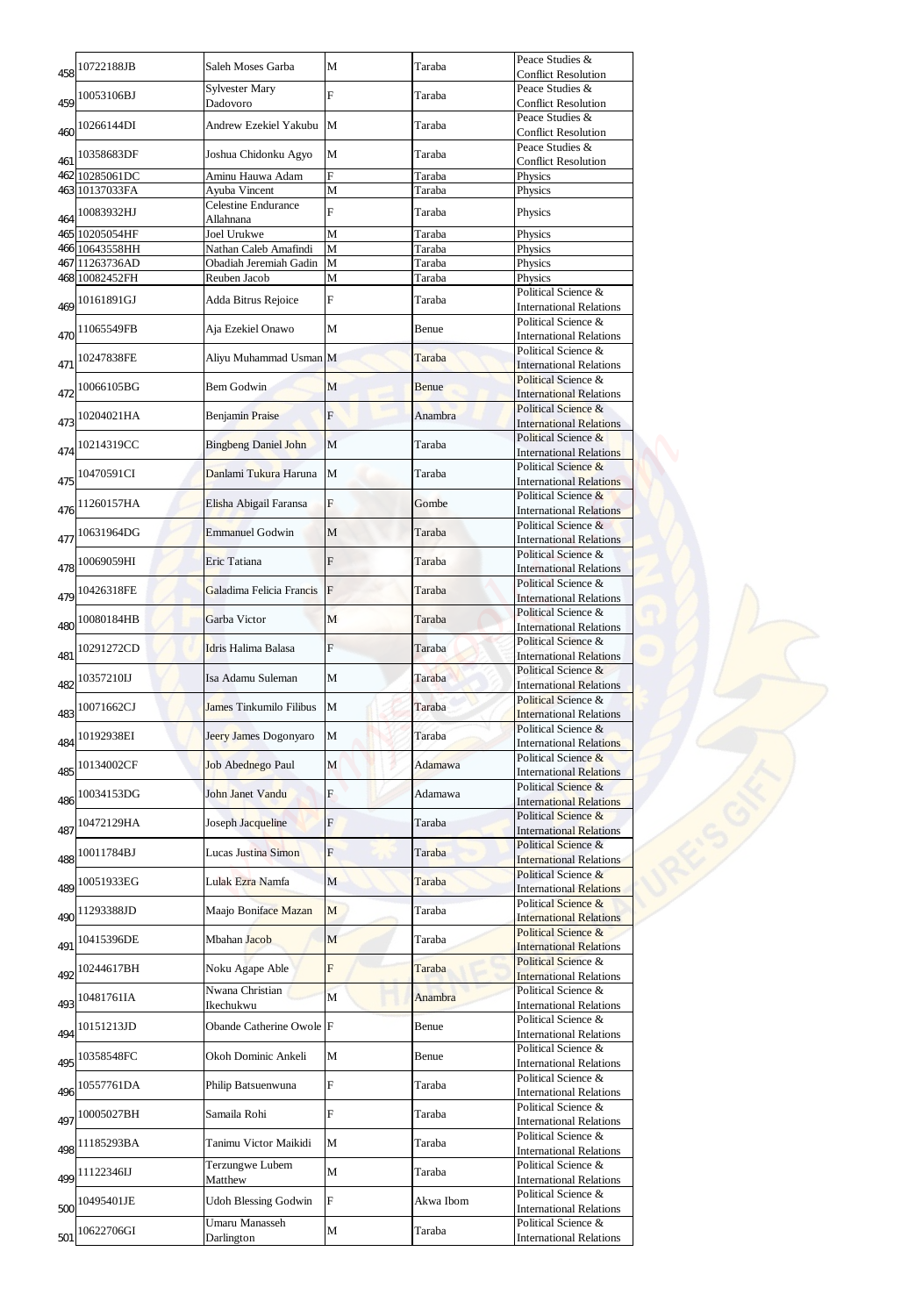|     | 10246458CD                       | Yakubu Khadijat Bashir                           | F                            | Taraba             | Political Science &                                   |
|-----|----------------------------------|--------------------------------------------------|------------------------------|--------------------|-------------------------------------------------------|
| 502 |                                  |                                                  |                              |                    | <b>International Relations</b><br>Political Science & |
| 503 | 10510230DD                       | <b>Yaruta Bethuel James</b>                      | M                            | Taraba             | <b>International Relations</b>                        |
|     | 10327380EI                       | Abubakar Mubarak                                 | M                            | Taraba             | Political Science &                                   |
| 504 |                                  | Tukur                                            |                              |                    | <b>International Relations</b>                        |
| 505 | 11137394FA                       | Javan Felicia                                    | F                            | Adamawa            | Political Science &<br><b>International Relations</b> |
|     |                                  | Kalu Jesse                                       |                              |                    | Political Science &                                   |
| 506 | 10244073JH                       | Chukwuemeka                                      | M                            | Abia               | <b>International Relations</b>                        |
|     | 10348139EF                       | Vodamba Michael                                  | M                            | Taraba             | Political Science &                                   |
| 507 |                                  | Webowuruni                                       |                              |                    | <b>International Relations</b><br>Political Science & |
| 508 | 10150065EF                       | Yahaya Abdulmajid                                | M                            | Taraba             | <b>International Relations</b>                        |
|     | 509 10343011AG                   | Abdu Kabiru                                      | $\mathbf{M}$                 | Taraba             | Public Health                                         |
|     | 10512288GH                       | Abubakar Habiba Bakoji F                         |                              | Taraba             | <b>Public Health</b>                                  |
| 510 |                                  |                                                  |                              |                    |                                                       |
| 511 | 10624177CA                       | Abubakar Rukayyat<br>Kawuji                      | $\mathbf{F}$                 | Taraba             | Public Health                                         |
|     | 512 10471568AH                   | Bakoji Maryam Shehu                              | $\overline{F}$               | Taraba             | <b>Public Health</b>                                  |
|     | 513 10444743GJ                   | Dogari Doreen Inusa                              | $F_{\rm}$                    | Taraba             | <b>Public Health</b>                                  |
|     | 514 11240298IJ                   | Elisha Jennifer                                  | F                            | <b>Adamawa</b>     | <b>Public Health</b>                                  |
|     | 515 10067722BF                   | <b>Ephraim Felix</b>                             | M                            | Taraba             | <b>Public Health</b>                                  |
|     | 516 10652209CD                   | Framah Nujir Emmanuel                            | M                            | <b>Adamawa</b>     | <b>Public Health</b>                                  |
| 517 | 10856155GB<br>518 10055218IF     | Habu Levi<br>Joel Seth                           | M<br>M                       | Taraba<br>Taraba   | <b>Public Health</b><br><b>Public Health</b>          |
|     | 519 10068396DA                   | Mohammed Aliyu Aliyu                             | M                            | Taraba             | <b>Public Health</b>                                  |
|     |                                  | Murtala Bilkisu                                  |                              |                    |                                                       |
| 520 | 10738316BD                       | Masaudatu                                        | F                            | Taraba             | <b>Public Health</b>                                  |
|     | 521 10489312CI                   | Nyishi Elisha David                              | $\mathbf{M}$                 | Taraba             | <b>Public Health</b>                                  |
|     | 522 11013385IC                   | Ofem Patience Runyi                              | M                            | <b>Cross River</b> | <b>Public Health</b>                                  |
|     | 523 10203672FA                   | <b>Pius Lahko</b>                                | M                            | Taraba             | <b>Public Health</b>                                  |
| 524 | 11273949BG                       | Tama Wasansauma<br>Mariagoretti                  | F                            | Taraba             | <b>Public Health</b>                                  |
|     | 0328251FE                        | Abubakar Hauwa                                   | F                            | Taraba             | <b>Public Health</b>                                  |
| 525 | 526 11325211HC                   | Babawuro<br><b>Amos Patience Israel</b>          | $\overline{F}$               | Taraba             | <b>Public Health</b>                                  |
|     | 527 10401499BF                   | Abel Noku Abraham                                | M                            | Taraba             | Sociology                                             |
|     | 528 10444785EA                   | Abubakar Jamilu Salihu                           | M                            | Taraba             | Sociology                                             |
|     | 529 11202872EB                   | Agi Christopher Ominyi                           | M                            | <b>Benue</b>       | Sociology                                             |
|     | 530 10133886IC                   | <b>Bulus Promise</b>                             | M                            | Taraba             | Sociology                                             |
|     | 531 10811613CB                   | Christopher Juliana                              | F                            | Taraba             | Sociology                                             |
|     | 532 10181656EB                   | Ezekiel Rimamtarika                              | M                            | Taraba             | Sociology                                             |
|     | 533 10236124IC                   | Ezra Nyangwae                                    | F                            | Taraba             | Sociology                                             |
|     | 534 10081411HG                   | Haruna Nura                                      | M                            | Taraba             | Sociology                                             |
|     | 535 10264469BJ                   | <b>Hassan Kumater Destiny</b>                    | $\mathbf M$                  | Taraba             | Sociology                                             |
|     | 536 10217062DI                   | <b>Ishaku Esther</b>                             | $\mathbf{F}$                 | Taraba             | Sociology                                             |
|     | 537 10893147FD<br>538 11094984BG | <b>Joseph Peace Sarah</b><br><b>Jude Comfort</b> | F<br>$\overline{F}$          | Taraba<br>Taraba   | Sociology<br>Sociology                                |
|     | 539 10868584CC                   | <b>Mamman Nurudeen</b>                           | M                            | Taraba             | Sociology                                             |
|     |                                  | Onyebum                                          |                              |                    |                                                       |
|     | 10401534AH                       | Mmesomachukwu                                    | F                            | Abia               | Sociology                                             |
| 540 | 541 10048724HA                   | Triumph<br>Rufai Faith Nuhu                      | F                            | Taraba             | Sociology                                             |
|     |                                  |                                                  |                              |                    |                                                       |
| 542 | 10407373EH                       | Salihu Leviticus Danjuma M                       |                              | Taraba             | Sociology                                             |
|     | 543 11242249FG                   | Shuaibu Ziyaul                                   | M                            | Taraba             | Sociology                                             |
|     | 544 10469391DJ                   | Sombo Teryila Japhet                             | M                            | <b>Benue</b>       | Sociology                                             |
|     | 545 10014023JC                   | <b>Timmeen Iwuese Lois</b>                       | $\overline{F}$               | <b>Benue</b>       | Sociology                                             |
|     | 546 11033976AB                   | Umar Adam Adam                                   | M                            | Taraba             | <b>Sociology</b>                                      |
|     | 547 11198951GH                   | Abakpa Job Abakpa                                | M                            | Benue              | Sociology                                             |
|     | 548 10232789JG                   | Addas Chiken                                     | M                            | Taraba             | Sociology                                             |
|     | 549 11292919EF                   | Chinedu Wisdom<br>Adashos Ashidobani             | $\mathbf{M}$                 | <b>Adamawa</b>     | Sociology                                             |
| 550 | 10724803AG                       | Jonathan                                         | F                            | Taraba             | Theatre & Film Studies                                |
| 551 | 1273817CE                        | Ande Kukorimam<br>Samuel                         | M                            | Taraba             | Theatre & Film Studies                                |
|     | 552 10904252AJ                   | <b>Asicus Moses Alana</b>                        | $\mathbf{M}$                 | Taraba             | Theatre & Film Studies                                |
| 553 | 1245607HA                        | Atema Aondona Edward M                           |                              | Taraba             | Theatre & Film Studies                                |
|     | 554 10099023AI                   | Benjamin Jonah Mafindi                           | M                            | Taraba             | Theatre & Film Studies                                |
|     | 555 10327367IH                   | <b>Daniel Godsheart</b>                          | M                            | Taraba             | Theatre & Film Studies                                |
|     | 556 10555644HG                   | Daniel Musa Musa                                 | M                            | Adamawa            | Theatre & Film Studies                                |
|     | 557 10597306CG                   | <b>Geoffrey Emmnauel Isa</b>                     | M                            | Taraba             | Theatre & Film Studies                                |
|     | 558 10035273HB                   | Hamidu Christopher                               | $\mathbf M$                  | Taraba             | Theatre & Film Studies                                |
|     | 559 10903401EA                   | Jacob Joshua Andeyaro                            | $\mathbf{M}$                 | Taraba             | Theatre & Film Studies                                |
|     | 560 10972588FJ                   | Jatau Jamila Shidawa                             | $\overline{F}$               | Taraba             | Theatre & Film Studies                                |
|     | 561 10741572EC<br>562 10676840EE | Napoleon Franklin<br><b>Obadiah Fuseh Moses</b>  | $\mathbf{M}$<br>$\mathbf{M}$ | Taraba<br>Taraba   | Theatre & Film Studies<br>Theatre & Film Studies      |
|     |                                  | <b>Tukura Happiness</b>                          |                              |                    |                                                       |
| 563 | 10053960HG                       | Keupawung                                        |                              | Taraba             | Theatre & Film Studies                                |
|     | 564 11107703HH                   | Victor Baaku Amajiken                            | $\mathbf{M}$                 | Taraba             | Theatre & Film Studies                                |